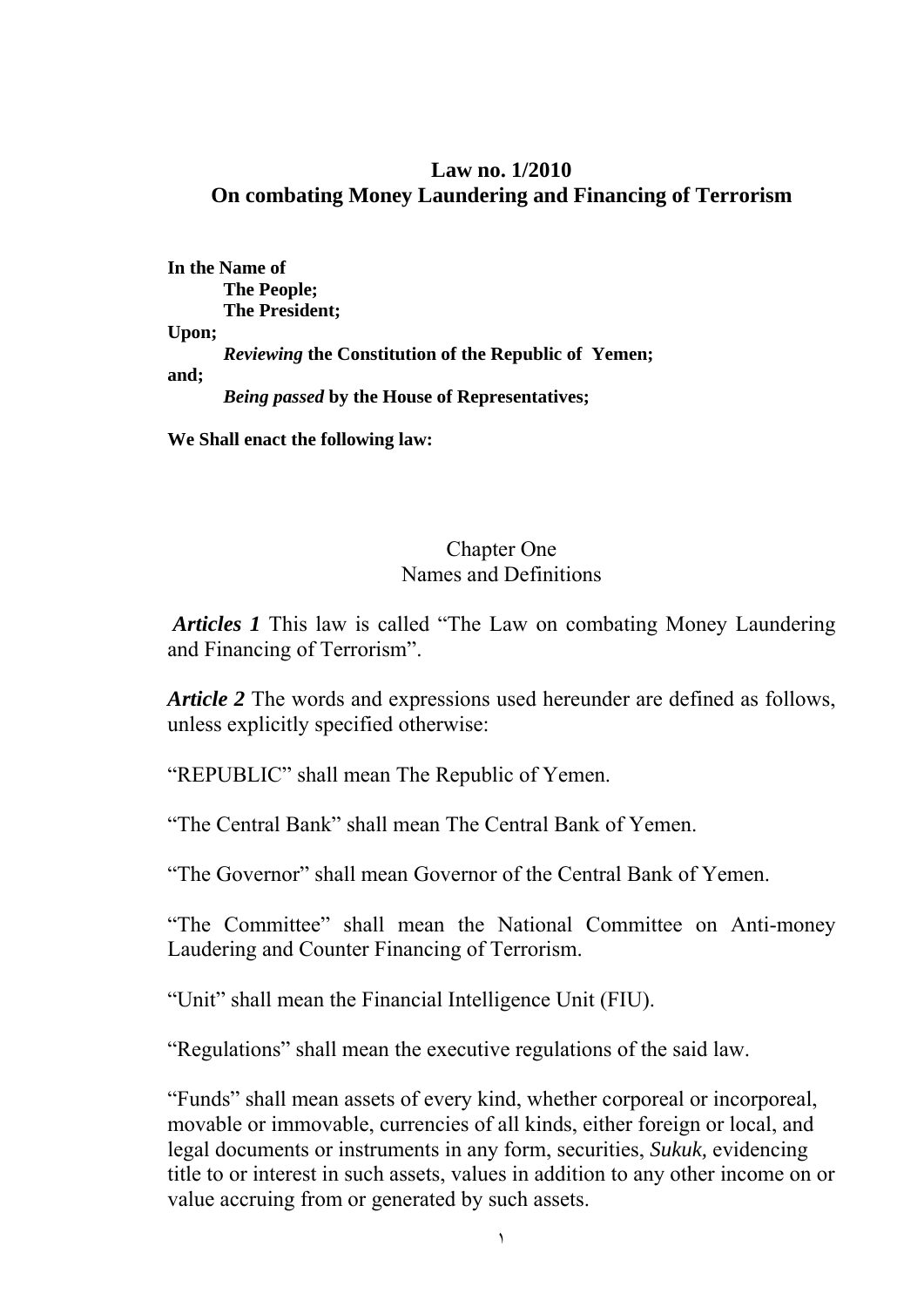"Proceeds" shall mean the funds derived from or obtained, directly or indirectly from any offence defined in the law hereto.

"Money Laundering" shall mean the act defined in article (3) hereby.

"Financing Terrorism" shall mean the act defined in article (4) hereby.

"Financial Institutions" shall mean the institutions that practice any kind of the activities or operations for customers or on behalf of them, of any legal form and whether it is in the form of a company or an individual facility, undertaking the following tasks:

a- Accept deposits of all kinds.

b- Provide credit of all kinds.

c- Financial Leasing.

d- Money transfer.

e- Currency Exchange and conversion.

f- Issuance of payment instruments in any form, such as credit and debit cards, bank cheques, legal documents and any other banking operations within the scope of the commercial law in force.

g- The financial guarantees and pledges including the mortgage financing and factoring.

h- Dealing in the money market instruments, the capital market sales and purchase in foreign currency and in the forward and simultaneous foreign exchange markets.

i- Dealing in securities including treasury bills.

j- Providing administrative and consultancy services to the investment portfolios and trustee investment services.

k- Management and keeping of securities and precious items.

l- Life insurance and any other insurance products that have investment elements.

m- The other financial activities identified by virtue of a decision from the Prime Minister and according to the Committee's proposal.

n- Non-financial institutions and designated professions are those who perform any of the following activities or operations for their customers or on behalf of them, of any legal form, whether in the form of a company or an individual entity. It shall mean the following:

1. Real estate brokerage.

2. Dealers in precious metals and stones, clerks and notaries.

3. Private firms of lawyers and accountants.

4. Services of founding new companies and their affiliated activities.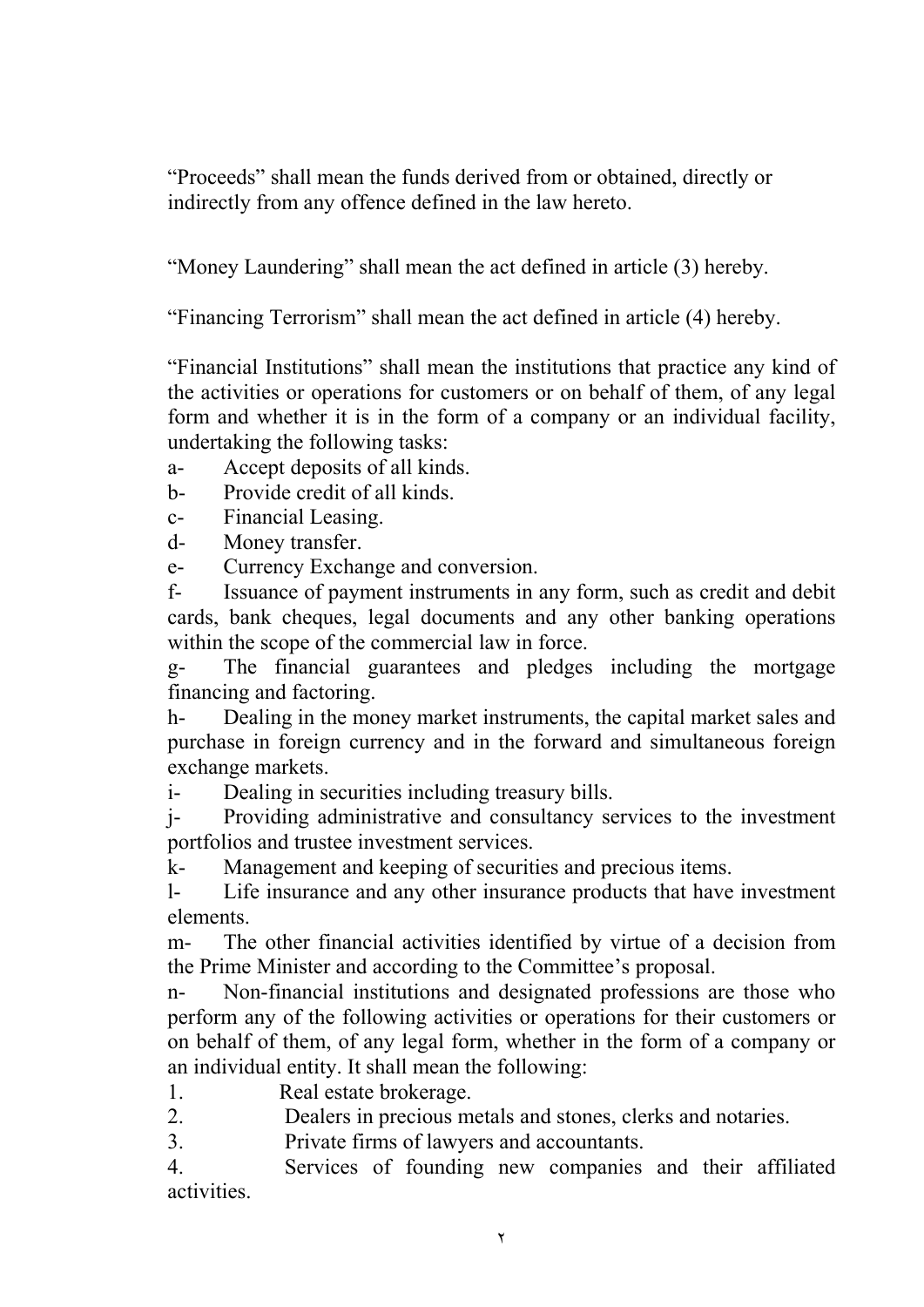5. Other activities identified in a Prime Minister's decree by virtue of the Committee's proposal.

The supervisory and control agencies are as follows according to their specializations:

- a- Central Organization for Control and Auditing.
- b- The Central Bank of Yemen.
- c- The Ministry of industry and Trade.
- d- The Ministry of Telecommunication and Information Technology.
- e- The General Authority for Land, Surveying and Urban Planning.
- f- The Yemeni Standardization and Measurement Authority.
- g- The Yemeni Ministry of Justice.
- h- The Ministry of Social Affairs and Labour.
- i- The Custom Duties Authority.

j- Any other body established by virtue of a Prime Minister's decision, with the competences of control or supervision body over any of the abovementioned activities of the financial or non-financial institutions, according to a proposal by the Committee.

"Beneficial owner" shall mean the natural person who ultimately owns or controls a customer or an account, the person on whose behalf a transaction is being conducted, or according to his own will.

"Politically exposed persons" any person who is or has been entrusted with prominent public functions in a foreign country, such as a head of state, or government or a high profile politician or judge or a military officer, or in a high profile government post or public figures in a political party as well as of such person's third degree family members.

"Seizing" shall mean prohibiting the transfer, conversion, disposition or movement of funds or other property on the basis of, and for the duration of the validity of a decision of a judicial authority. The seized funds or other property shall remain the property of the persons or entities that held an interest in the specified funds or other property at the time of the seizure, but shall be administered by the judicial authority.

"Freezing" shall mean temporarily prohibiting the transfer, conversion, disposition of funds or other property on the basis of, and for the duration of the validity of, a decision of a judicial or other competent authority. The frozen funds or other property shall remain the property of the persons that held an interest in the specified funds or other property at the time of the freezing, and may continue to be administered by the financial institution.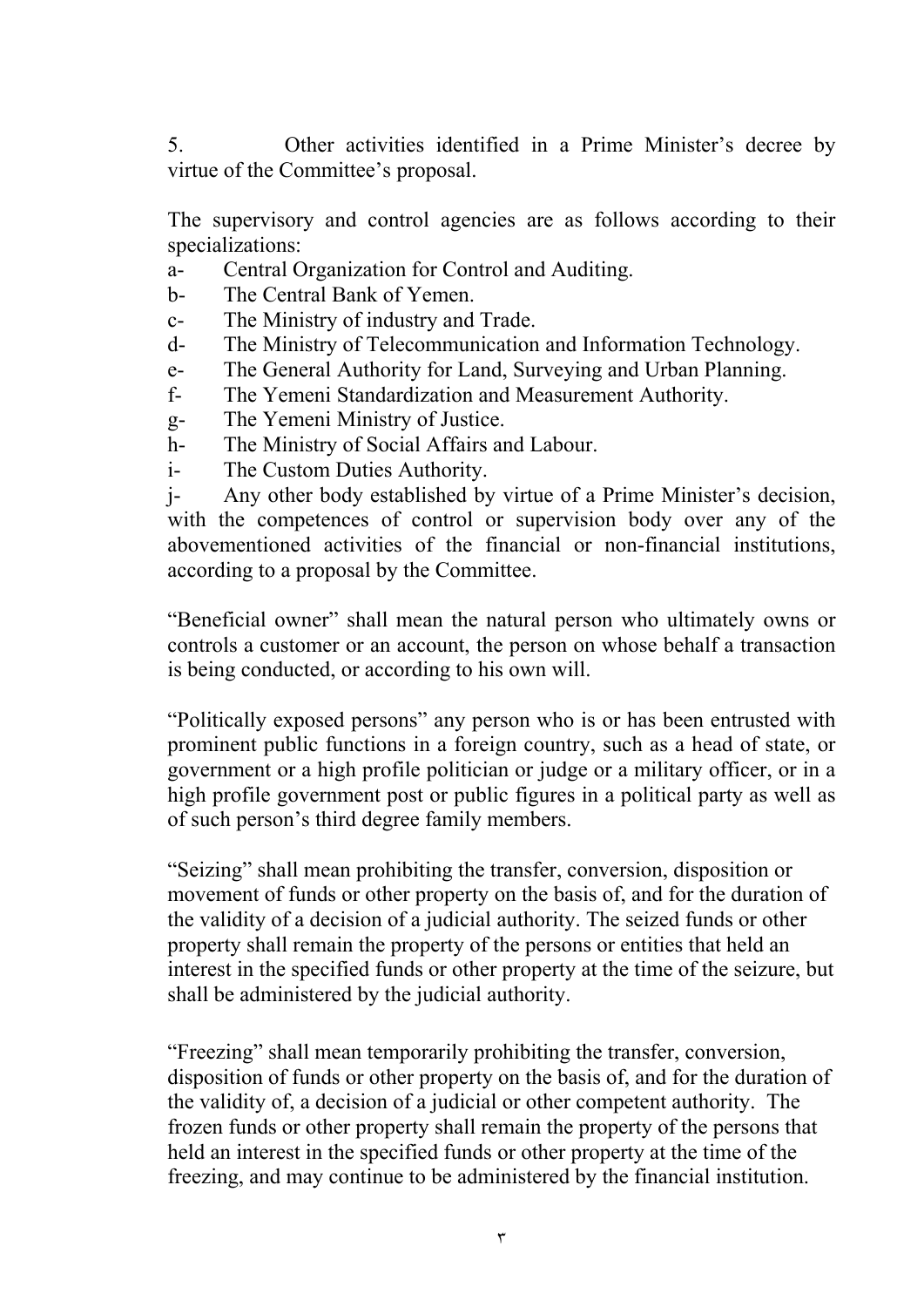"Walk-in customer" shall mean the customer who does not have a continuous relation with the financial or non financial institution.

"The extended relation" shall mean the financial or commercial relation that was expected to last for a certain period of time when it was first established and it has multiple operations. The extended relation includes any commercial or professional relation related to any of the activities mentioned in the financial or non-financial institutions as long as the institution expected it to last for a certain period of time.

"Confiscation" shall mean the permanent deprivation of property based on a conclusive verdict of a court.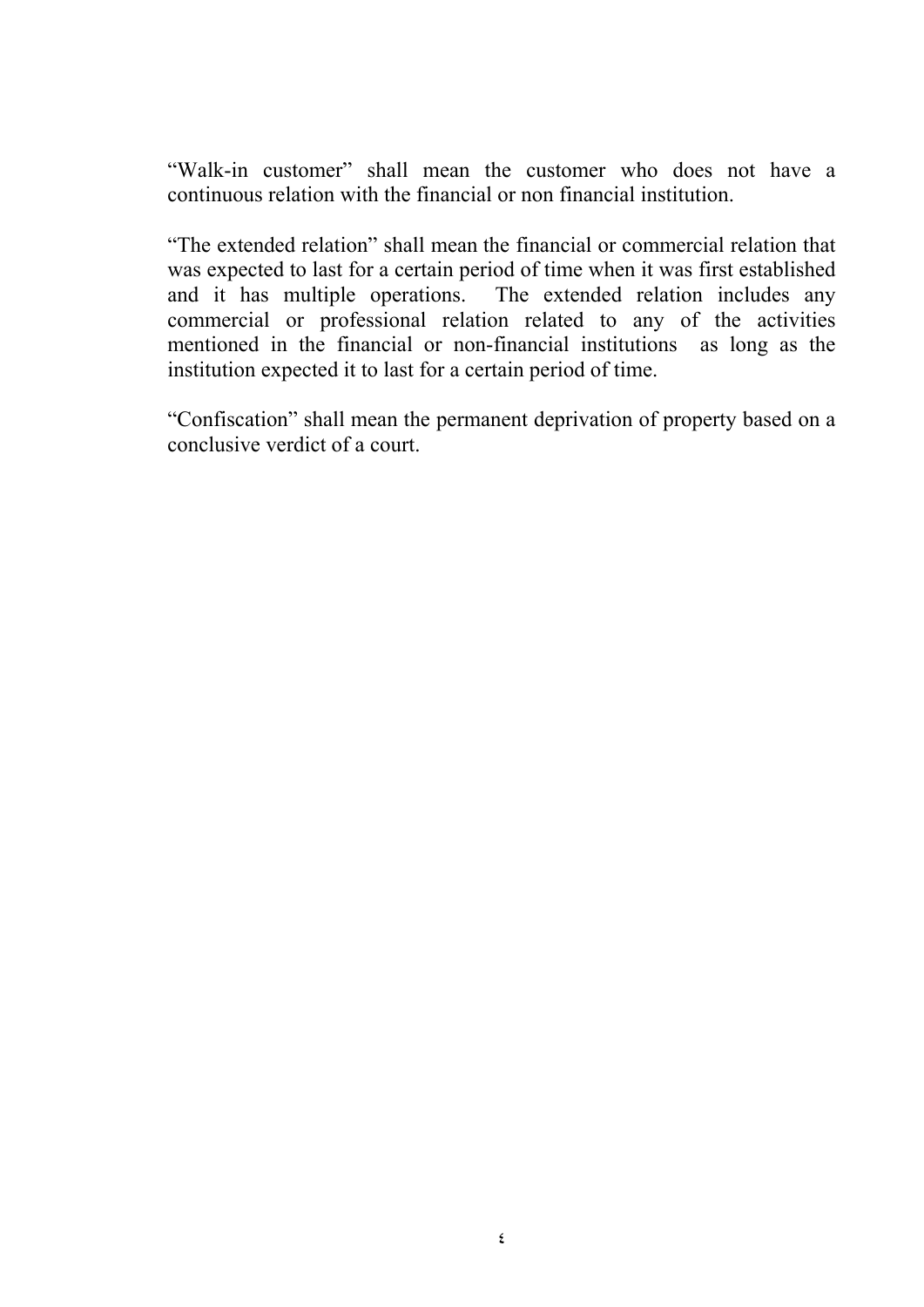#### **Chapter 2**

### **Money Laundering and Financing of Terrorism Offences**

*Article (3)* criminalizing money laundering:

a- The person who commits a offence of money laundering is any person who commits or refrains from an act that includes gaining money or possessing; disposing of; or moving; managing; keeping; exchanging; depositing; investing; manipulating their value; or moving; transferring them with the purpose of hiding them; layering their source or real nature or place or the means of disposing of them or their ownership or rights, if these funds are proceeds of one of the following offences- whether they were committed inside or outside the Republic, they should fulfill the conditions of knowledge and will, which will be driven from the acts undertaken by the person who committed them:

1. Theft and embezzlement or extortion of public funds by fraud or bribery, or breach of trust as stated in the Criminal and Punishment law.

2. Forging official or customary documents; counterfeiting money, banknotes and coins; promoting counterfeited or inconvertible currency; counterfeiting seals, official documents and their equivalents and offences related to the national economy.

3. Extorting private funds within the scope of the Criminal and Punishment law.

4. Offences stated in the anti-corruption law.

5. Offences of tax evasions custom duties trafficking.

6. Offences of import and trade of weapons.

7. Offences of cultivating, manufacturing and trading narcotic plants and substances inside the country or exporting them. Also bringing alcohols into the country or making them or trading in them or any other activities prohibited by *Sharia* like prostitution or gambling.

8. Membership in an organized criminal group.

9. Sexual exploitation of children and human trafficking.

- 10. Trading in proceeds of thefts.
- 11. Trafficking in human beings and migrant smuggling.
- 12. Smuggling antiquities and historical manuscripts.
- 13. Counterfeiting trade marks and goods and trading in them.
- 14. Environment offences.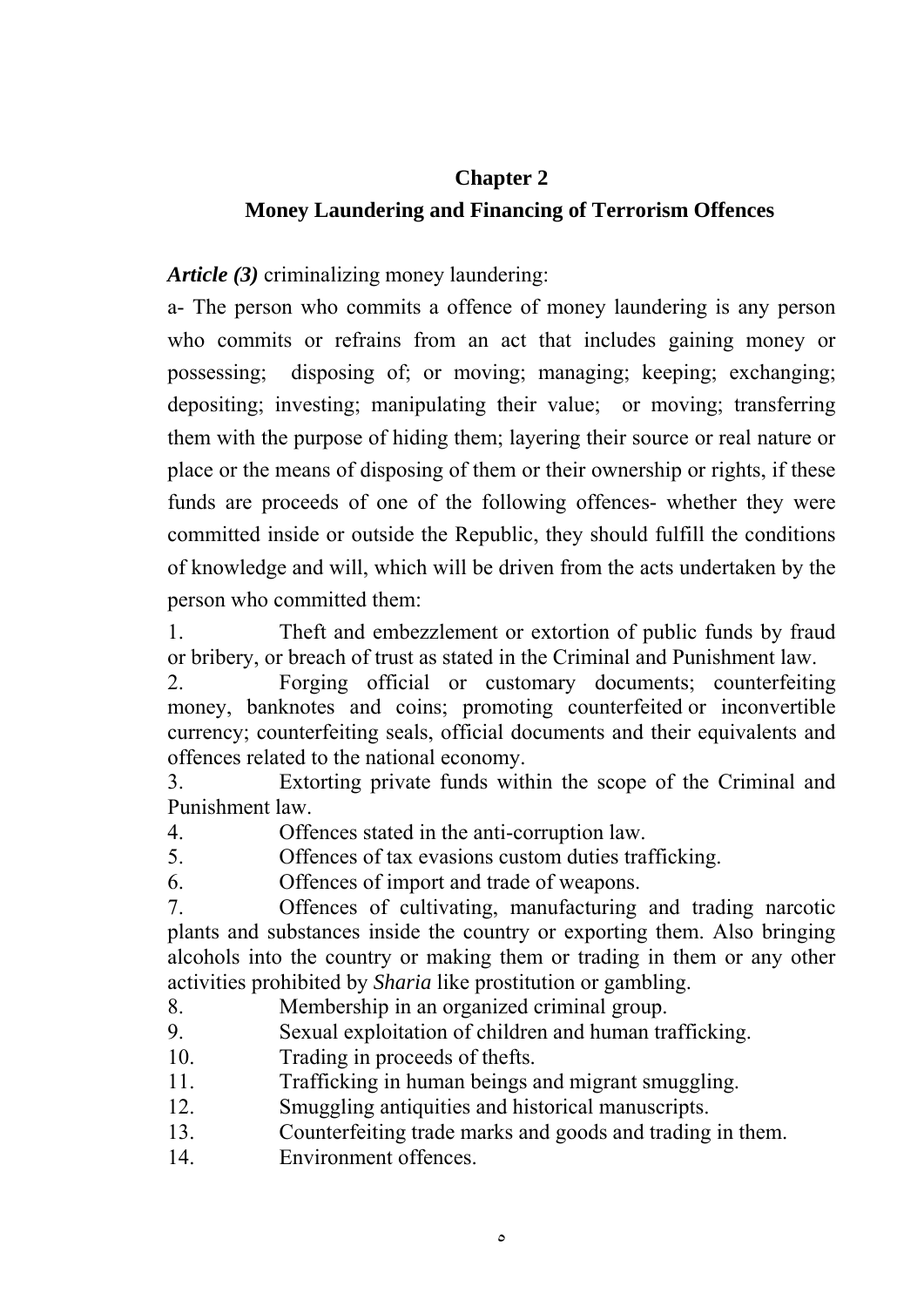15. Manipulating financial markets and trading in market instruments on the basis of unpublished information.

16. Offences stated in the Anti-Kidnapping and Highway Robbery Law.

b- Any person who attempted or incited or assisted in committing any of the acts mentioned in paragraph (a) of this article.

*Article (4)* criminalizing financing of terrorism:

The person who commits the following acts is considered an offender of the of financing of terrorism offence:

a- The person who directly or indirectly collects or provides money by any means, while knowing that it will be used either partially or fully in financing the following acts:

1- Any act or threat of violence under any motive or purpose in implementation of an individual or group criminal project, and aims to terrorize or intimidate a population by harming them, or endangering their lives, or freedom, or security; or harming the environment or any of the public or private utilities or properties, or occupying or seizing them; or endangering any of the national resources; or forcing the government or an international organization to assume or refrain from any act.

2- Any act that constitutes an offence under any related conventions or treaties the Republic had ratified or acceded to.

3- Any act that constitutes an offence under the Anti-kidnapping and Highway Robbery law.

b-Any person attempted to commit, participated or incited or assisted in committing any of the acts mentioned in paragraph (a) of this article.

Offences mentioned in this article do not include cases of struggle by any means against foreign occupation and aggression for the purpose of liberation and self determination, according to the rules of international laws. However, any act against the territorial integrity of any Arab country is not part of these cases of struggle.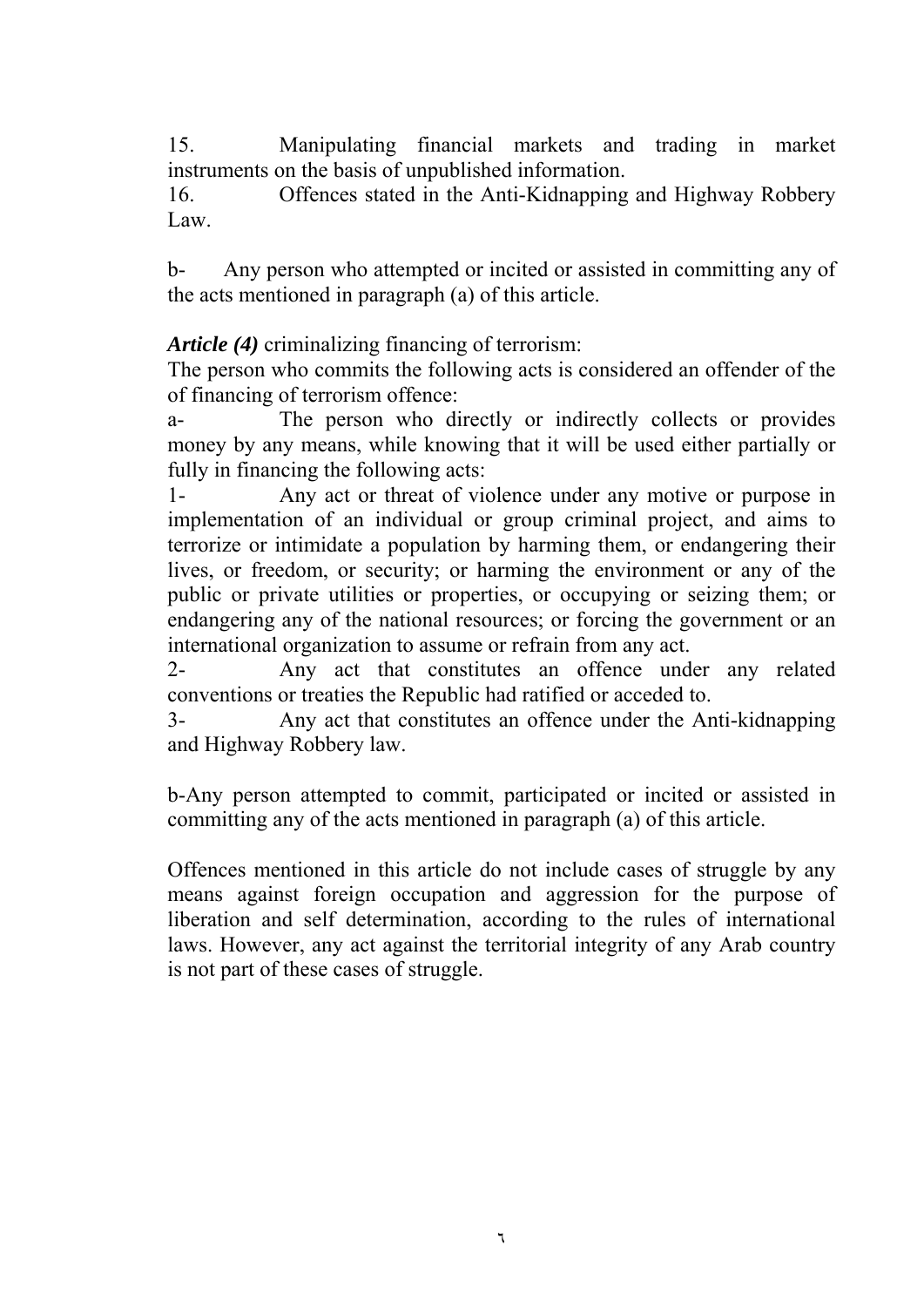# **Chapter 3 Duties of the Supervisory Bodies and the Financial And Non-Financial Institutions**

*Article (5)* A licence may not be issued for establishing a bank in Yemen unless it has completed its registration and declaration according to the effective laws, and it is verified that it physically exists, under effective supervisory systems. A licence may not be issued for the establishment of an offshore bank branch, unless its headquarters physically exists in the state where it is registered and it falls under effective supervision.

*Article (6)* The Yemeni financial institutions are not allowed to deal with any other financial institution that does not physically exist in the state where it is registered and does not fall under effective supervision in the state where it is registered. The Yemeni financial institutions are not allowed to deal with counterpart financial institutions that provide services to the globally banned financial institutions under this article.

*Article (7)* The financial and non-financial institutions are committed to the principle of due diligence in identifying customers and real beneficiaries, both natural or legal persons and to verify their identities, particularly in the following cases:

a. At the startup of an extended relation with the client.

b. Completing an operation for a walk-in customer that exceeds the value ceiling stated in the regulations or doing a local or international wire transfer for more than the limit stated in the regulations.

c. Having doubts in the accuracy or correctness of the prevoiusly registered identification data.

d. Having suspicions about a money laundering or financing of terrorism offence.

٧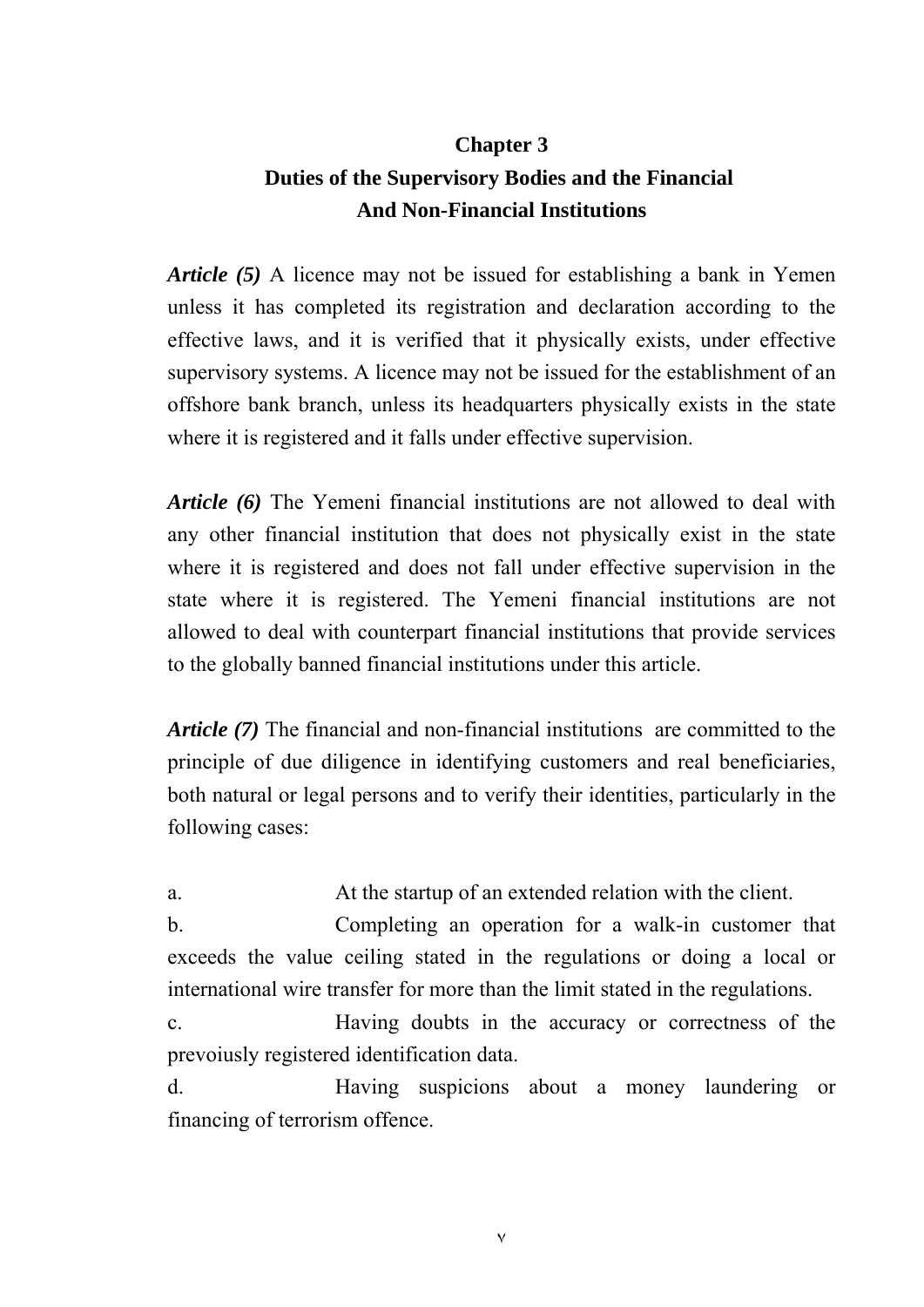e. Confirming that the corresponding financial institutions have the required effective systems for combatting money laundering and financing of terrorism.

f. Giving due diligence to electronic operations.

The regulations established the controls that should be applied in the customers' identification process, to verify it and examine the purpose expected from this relation and its nature, according to the special nature of each activity and each client and the margin of risk involved in the operation. This includes the measures and regulations that should apply to the cases that require due diligence in identifying the customers and the cases that allow for the postponment of the verification measures and their related controls.

*Article (8)* Financial and non-financial institutions shall update the data, information and documents related to the cases stated in article (7) herein, according to the controls specified in the regulations.

*Article (9)* Financial and non-financial institutions shall undertake scrupulous and continuous follow up of the customers operations, and the sources of their funds if necessary. The purpose of that is to make sure that they are compatible with the information available about their identity, the nature of their activities and the degree of risk involved.

*Article (10)* Financial and non-financial institutions shall classify their customers and services according to the degree of risk of money laundering and financing of terrorism. It shall exert its utmost efforts in dealing with cases of high degree of risk, including the following:

- a. Unusual transactions that do not have an economic justification.
- b. The transactions and persons associated with states that do not apply effective measures of anti-money laudering and financing of terrrorism and the international principles and standards.
- c. Transactions with exposed politically persons.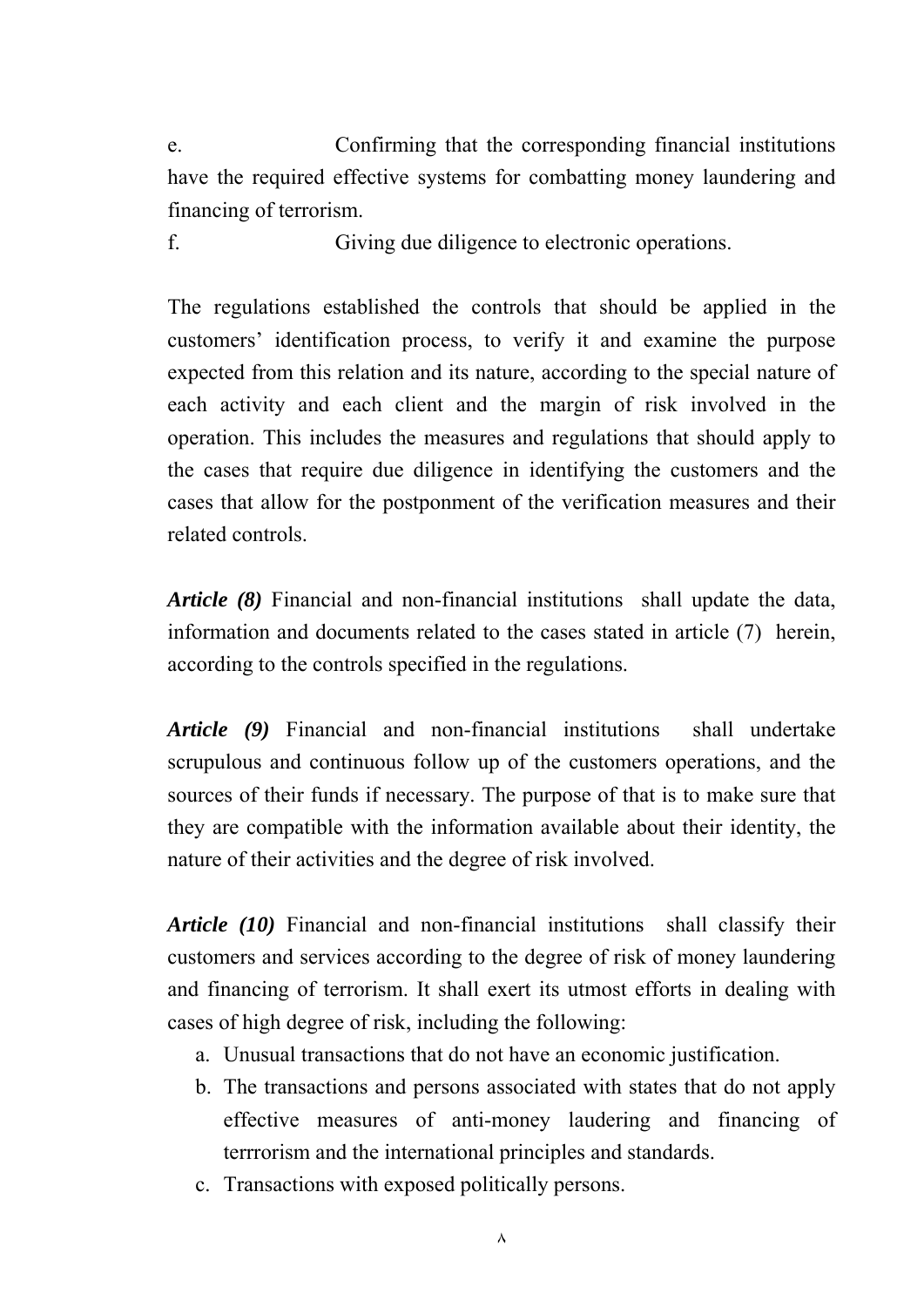d. Examining the transaction and verifying their purpose, registering them and making them available for the concerned authorities, if necessary.

The regulations set out the controls that should be adopted in classifying customers and applying due diligence.

**Article (11)** Financial institutions that operate wire transfers shall enclose the identity data as stated in the regulations. As for the receiving financial institutions, they should refuse receiving them if the identification data were missing. However, this shall not apply to the following cases:

a. Transfers through credit and debit cards, provided that the number of the credit or debit card is attached to the transfer.

b. Transfers among the financial institutions themselves, when the source and the beneficiary are financial institutions working for self-interest purposes.

*Article (12)* Financial and non-financial institutions shall keep the following:

a. The records, data and documents related to the client and the real beneficiary's identity and activities for at least 5 years after the end of the institution's relation with them.

b. The records, data and written reports acquired according to the provisions of this chapter on the financial operations for at least 5 years, effective from the date of executing or attempting on the operation.

c. Any other records or data to be kept according to the law herein. The regulations stated down all the records and data that should be kept and the measures of storing them to facilitate their retrieval upon request in a reasonable manner accepted by the control and supervisory authorities and courts according to the applicable legislation.

*Article (13)* Financial and non-financial institutions shall immediately notify the FIU with any suspicious operations related to money laundering or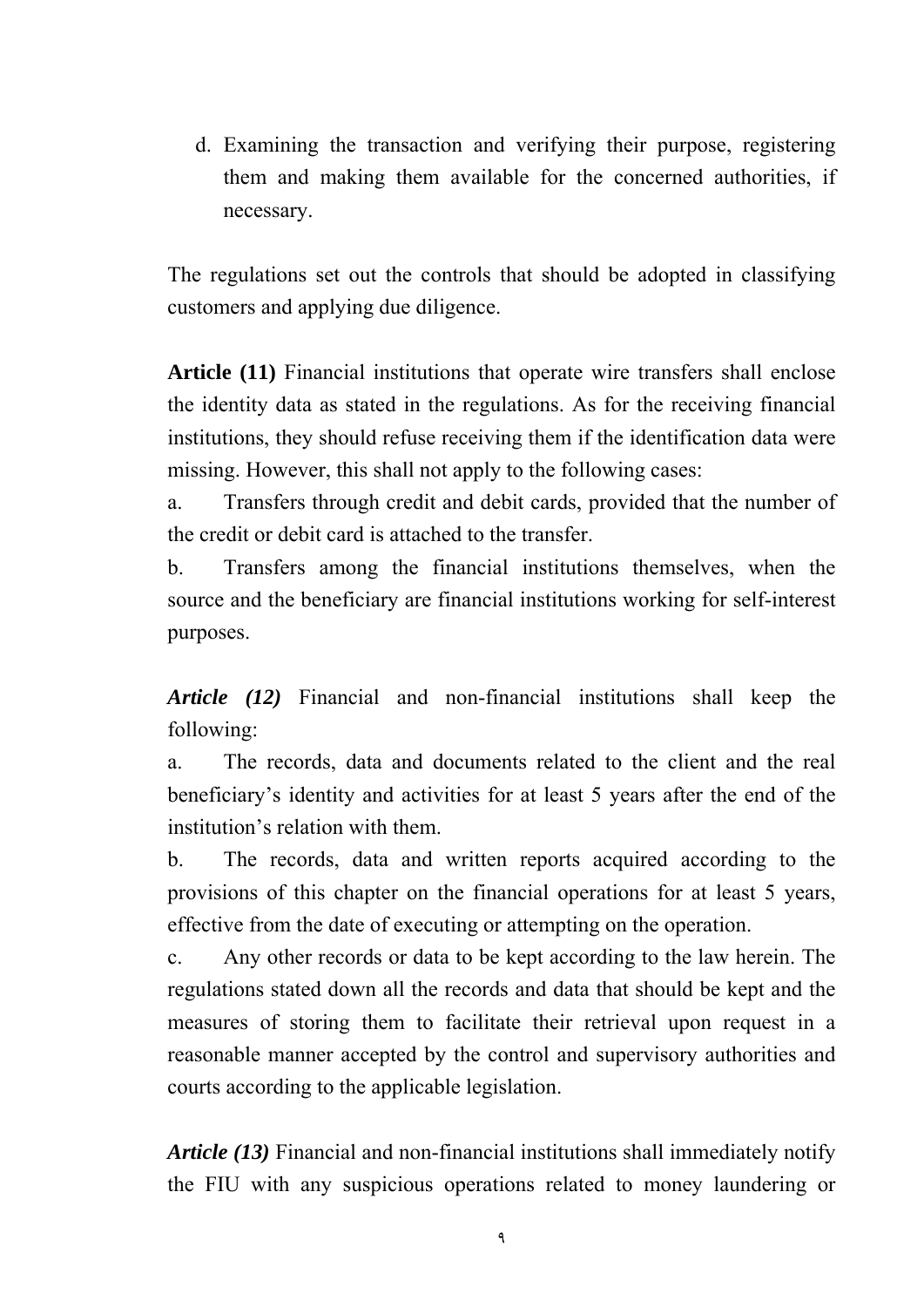financing of terrorism, either the operation were completed or not. The regulations established the controls and measures governing this obligation.

*Article (14)* The notification obligation under article (13) herein shall not apply in the following cases:

 Lawyers and accountants: If they gathered the information related to their customers through evaluating their legal status; or representing them in court; or providing a legal opinion in any issue related to any judicial procedures, including providing initial advice or evasion of such procedures. This applies whether the said information had been acquired before or during or after the completion of the judicial procedures.

 Merchants of valuable metals and precious stones: for cash operations less than the limit stated in the executive regulations.

 Real estate borkers in serving their customers in matters irrelated to sales and purchase.

*Article (15)* Any person working in the financial or non-financial institutions shall not disclose, either directly or indirectly, or by any means to the customers or beneficiaries or anybody else except the competent authorities under this law, any notification, enquiries or examination measures taken in relation to the suspicious operations of money laundering and financing of terrorism.

*Article (16)* The notification does not result into any criminal or civil or administrative or disciplinary liability for any natural or legal person who notifies upon duty –bone fide- about any suspicious operations, or provides any information or data about them under the law herein.

*Article (17)* Each of the control and supervisory bodies, respectively and in its own capacity, circulates the consolidated list issued by the Security Council to freeze the funds of individuals and entities identified, among the financial and non-financial institutions. Accordingly, the financial and nonfinancial institutions shall freeze these funds and promptly report to the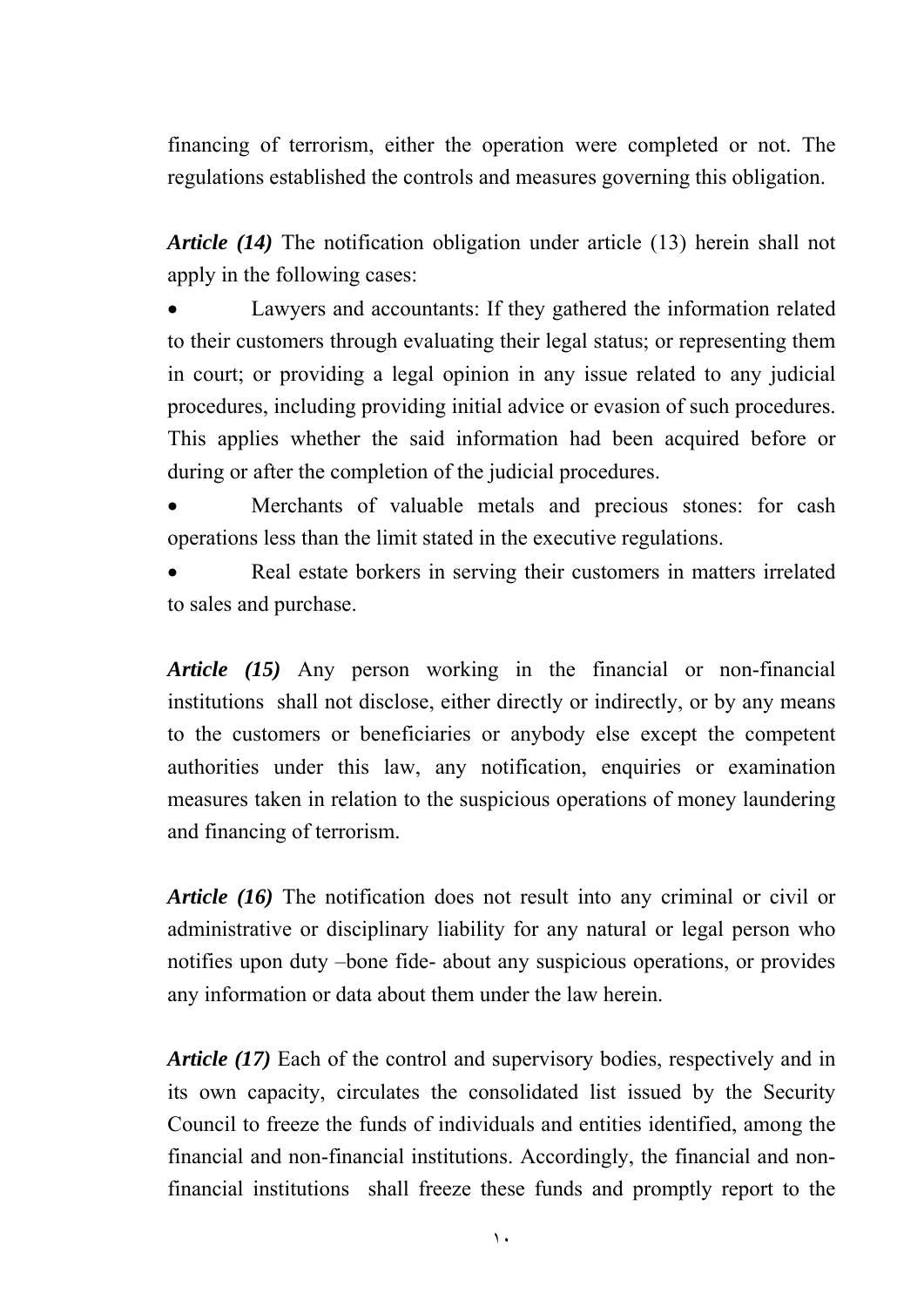concerned authorities any information available in this regard. The afflicted party has the right to follow all the available diplomatic, legal and judicial means to defreeze and delist his name. The regulations stated the mechanism of receiving and distributing the lists issued by the Security Council, the delisting measures, the correction of names and dealing with humanitarian cases.

*Article (18)* Financial and non-financial institutions shall put in place all the systems required to apply this law, provided that these systems include internal policies, measures, supervision systems, training and recruiting compliance officers in these institutions are according to the rules, standards and regulations set out by the concerned supervisory bodies.

*Article (19)* The body overseeing the non-profit organizations, according to the related laws in force, should apply an effective system of supervision to prevent misusing them for the purpose of money laundering and financing of terrorism, and to issue the regulations and instructions required to organize it.

*Article (20)* No person shall hold an activity for transfering cash or values without getting a licence from the concerned authority.

*Article (21)* The concerned control and supervisory bodies shall be committed to the following:

a- Verifying that all the financial and non-financial institutions that fall under their supervision and control had satisified their obligations hereto.

b- Adopting the measures required for setting out discipline standards to organize the ownership, management and operation of financial insititutions.

c- Notifying the Unit with any information on suspicious transactions in relation to money laundering or financing of terrorism.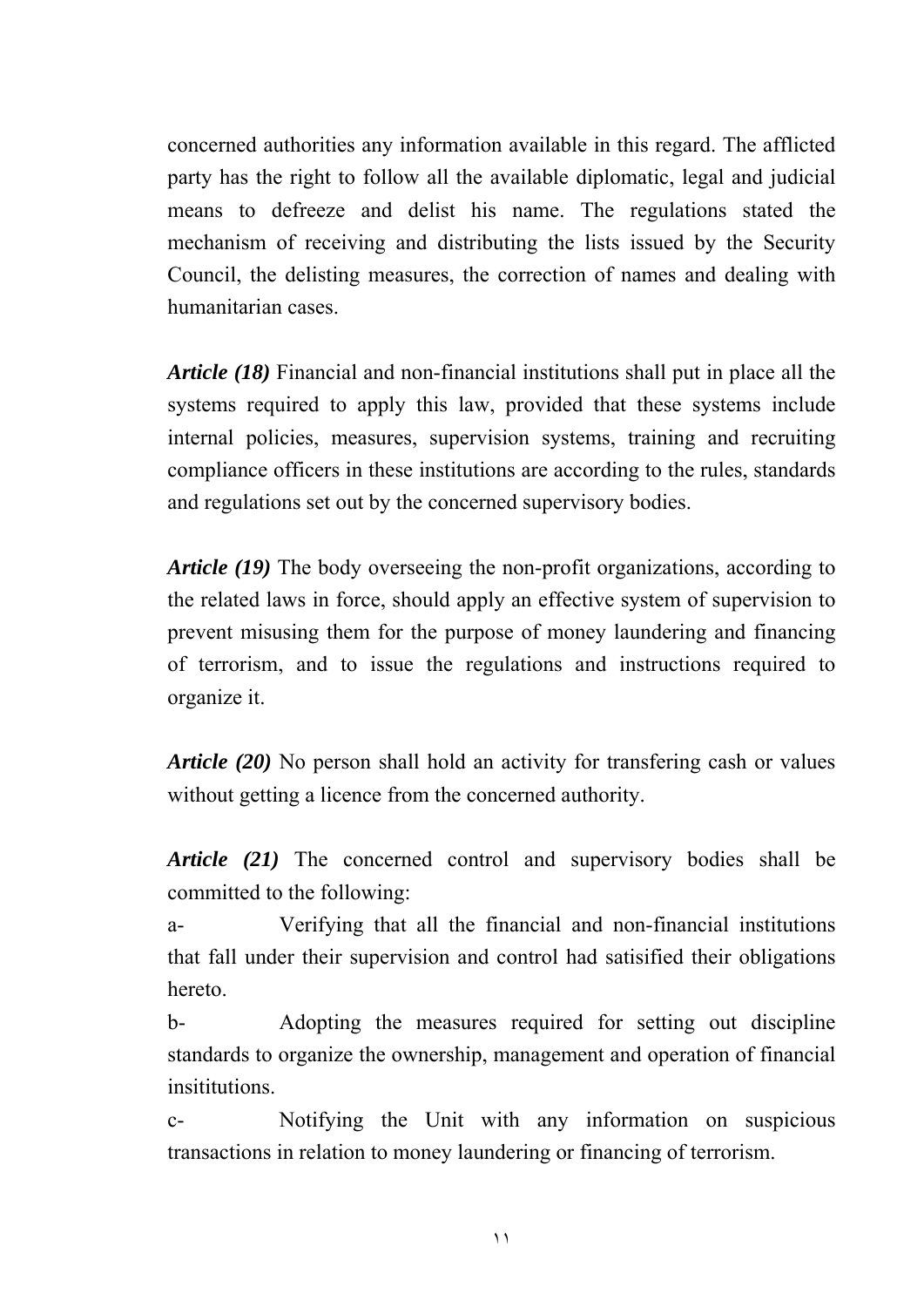d- Issuing any instructions, guidelines and recommendations to assist the financial and non financial institutions in applying the provisions of this law, including the suspicious indications, according to the international and national standards.

e- Effective cooperation and coordination with the rest of the concerned local and counterpart authorities in providing assistance and inquiries, and in all phases of investigations and trial related to AML/CFT.

f- Assigning specialists to fulfill the requirements hereto.

*Article (22)* The Prime Minister may decide, according to the Committee's proposal, to exclude any category of the financial or non-financial institutions or any specific institution from the obligations under this chapter, upon his discretion, putting into consideration the size or nature of their activities or for any other considerations relevant to the meagreness of the risks of AML/CFT.

*Artricle (23)* Each person shall disclose upon his arrival or departure from Yemen, and upon the costum duties request, the cash amounts or any negotiable instruments, either in the local or foreign currencies, the precious metals and stones, if their value exceeded the limit set out in the regulations. The disclosure should be true and according to the disclosure form.

*Article (24)* The costum duties have the right to seize the funds and financial instruments under the aforementioned article (23), in accordance with the provisions of the custom duties law in force, if they were not disclosed, or if they were disclosed in a way against the provisions of the said article or if there is a susupicion of money laudering or financing of terrorism. In this case, the Unit shall be immediately notified.

 *Article (25)* The financial and non-financial institutions shall not undertake the activities under article (2) herein without a prior licence from the concerned authorities, according to the laws in force.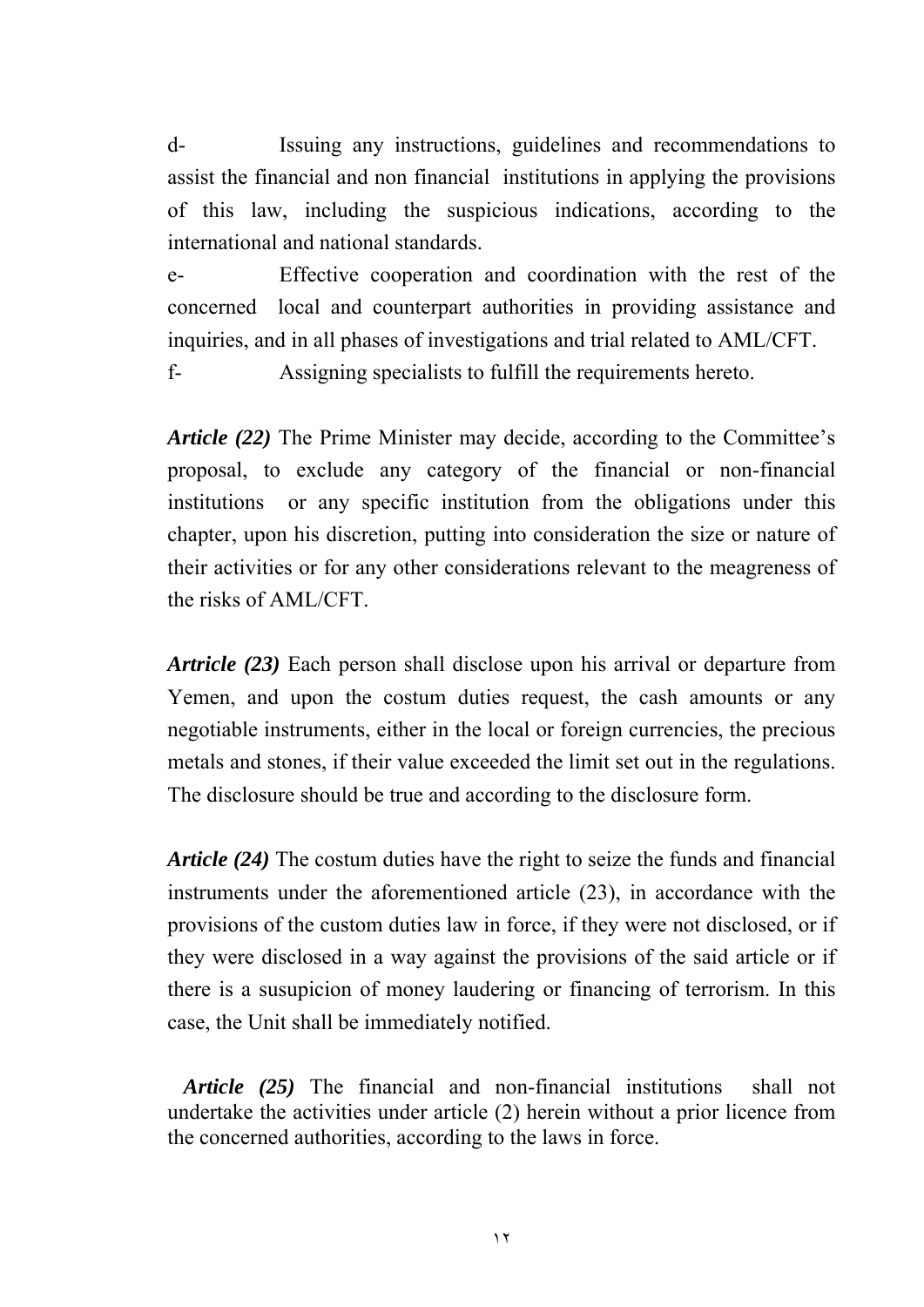# **Chapter 4**

# **The National Committee on Anti-Money Laundering And Financing of Terrorism**

### *Article (26)*

a- Under the provisions hereto, a committee called ' the National Committee on AML/CFT' shall be established by virtue of a Prime Minister's decree, upon a proposal by the Minister of Finance. The said Committee comprises the following bodies, according to the nominations provided:

| 1- Ministry of Finance                     | head of Committee |
|--------------------------------------------|-------------------|
| 2- The Central Bank                        | deputy head       |
| 3- The Central Organization for Control    |                   |
| and Accounting                             | member            |
| 4- The National Security                   | member            |
| 5- Ministry of Justice                     | member            |
| 6-Ministry of Interior                     | member            |
| 7- Ministry of Foreign Affairs             | member            |
| 8- Ministry of Industry and Trade          | member            |
| 9- Ministry of Labour and Social Affairs   | member            |
| 10- The Banks Association                  | member            |
| 11- The General Federation of the Chambers |                   |
| of Commerce and Industry                   | member            |
| 12- The General Authority of Investment    | member            |

b- The Committee selects a rapporteur from its members. c- The Committee shall hire, upon its discretion, the experts, specialists and technical specialists required to assume its job.

*Article (27)* The Committee shall have the following competences:

a- Propose the policies related to AML/CFT to the Ministerial Cabinet for adoption.

b- Set out the systems and measures required for AML/CFT and submit to the Ministerial Cabinet for adoption, in accordance with the provisions hereto and the regulations.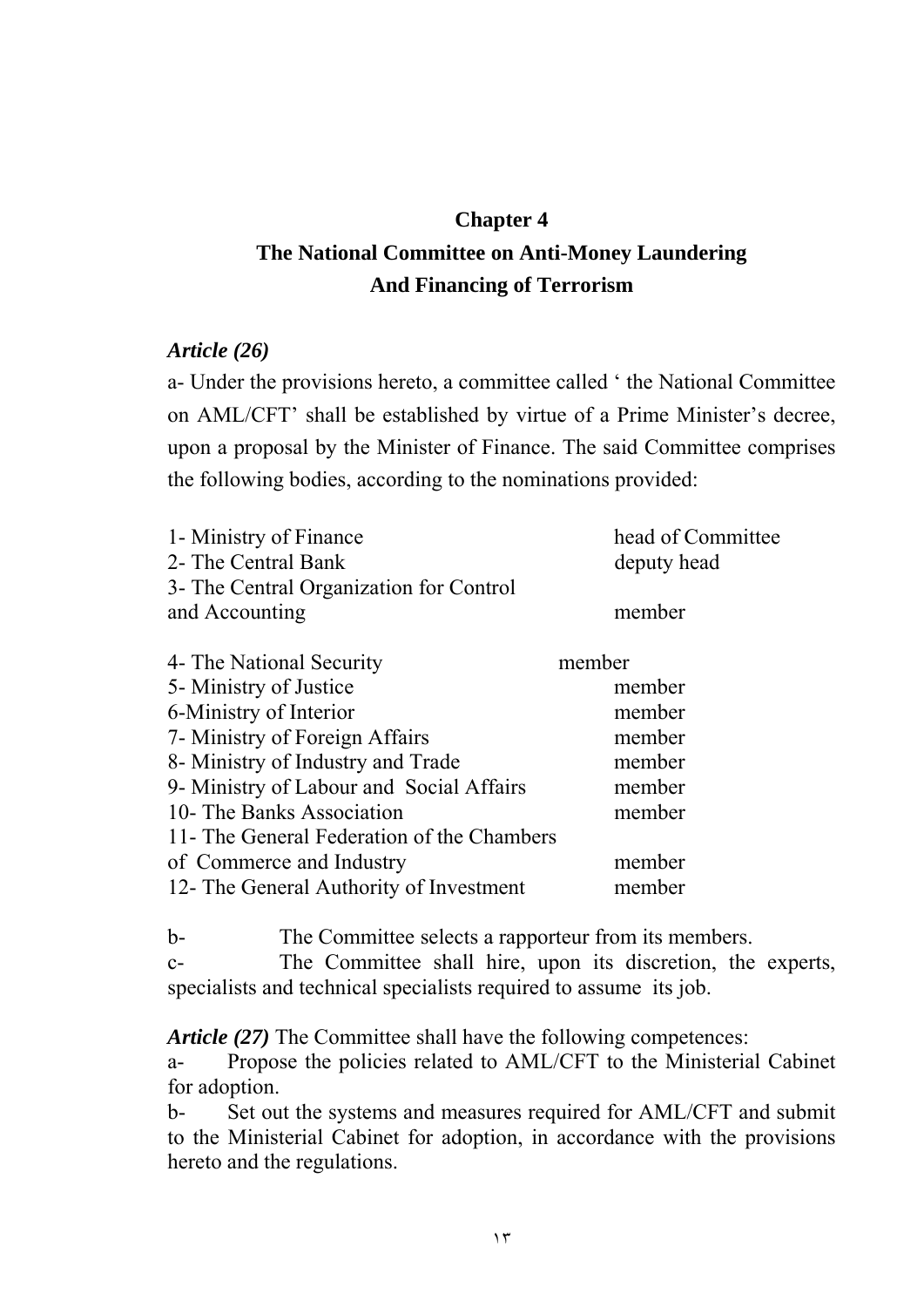c- Establish and adopt the Committee by-laws according to the provisions herein.

d- Coordinate and facilitate the exchange of information on AML/CFT among the bodies represented in the Committee and the Unit.

e- Provide the unit with the information it possesses on operations related to money laundering and financing of terrorism.

f- Receive performance reports from the Unit on its completion of duties stipulated herein and undertake any necessary action.

g- Hold seminars and workshops on AML/CFT.

h- Represent the Republic of Yemen in international events on AML/CFT.

i- Discuss the budget proposed by the Committee and submit it to the concerned authorities for adoption.

*Article (28)* For the purpose of facilitating its tasks and duties as identified by law and regulations, the Committee may establish any relations and communications with its counterparts in different countries as well as in international and regional organizations. It may specifically do the following:

- a- Exchange information, experts and expertise.
- b- Receive technical assistance in the field of AML/CFT.
- c- Hold effective coordination in the field of AML/CFT.

*Article (29)* The Committee shall submit a quarterly report on its activities to the Ministerial Cabinet or upon request.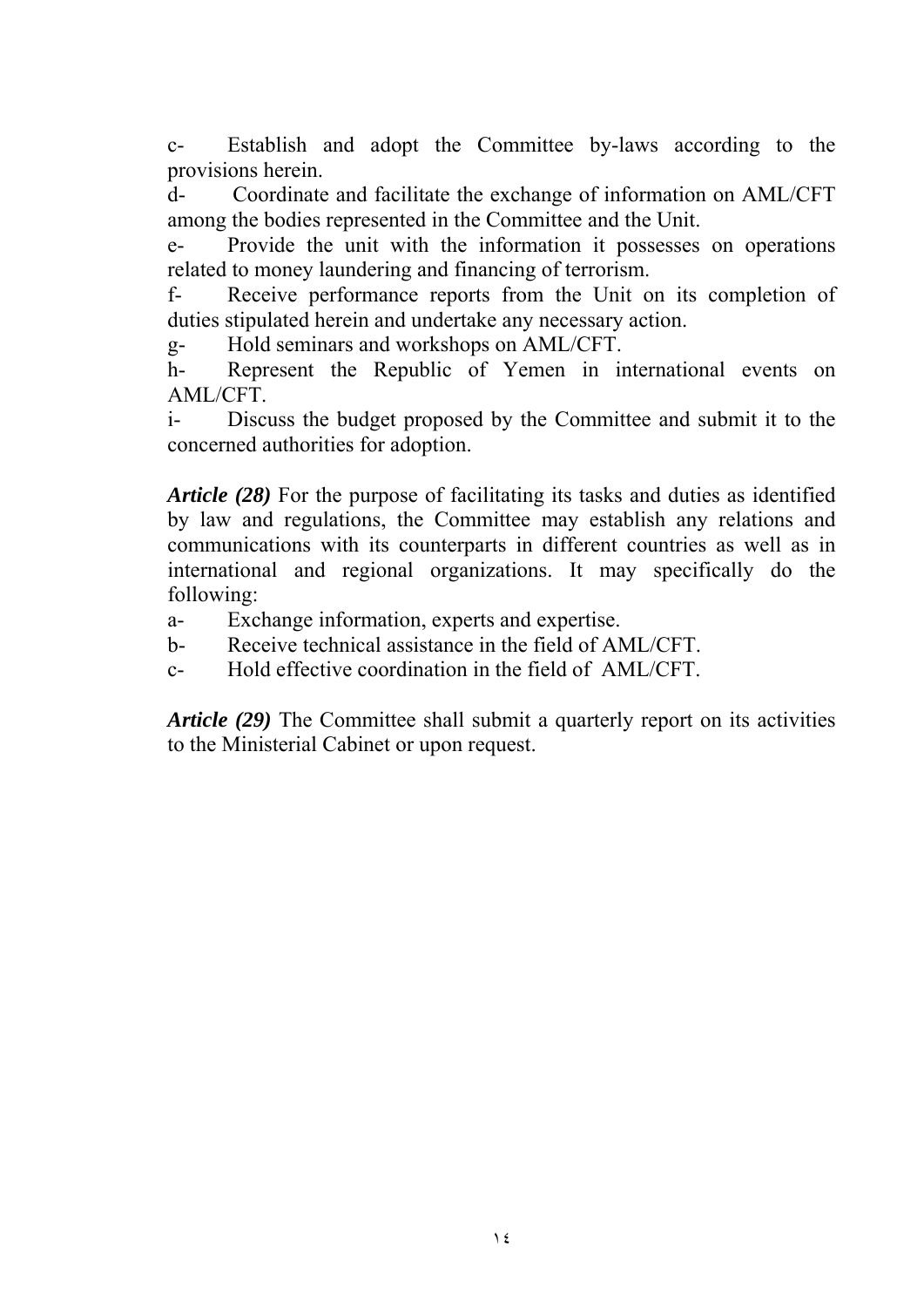## **Chapter 5 Financial Intelligence Unit**

### *Article (30)*

a- An independent unit shall be estbalished under the Central Bank, in accordance with the provisions herein. The said unit is called the Financial Intelligence Unit. It shall be established by a Prime Ministerial decree, by virtue of a proposal submitted by the Governor of the Central Bank. It shall be composed of a head of committee and a number of speicalized and expert members as follows:

- Financial experts in organization and supervision.
- Law enforcement experts.
- An information systems expert.
- A legal expert.

The Committee shall be provided with a sufficiently qualified staff, technically and scientifically to undertake its tasks. It is also provided that all members and staff should work on full-time basis. The compliance and assessment officers overseeing the level of commitment in the supervision and control authorities shall function as liaison officers with the Unit.

The Committee shall prepare the by-laws required for its functions, including the organization chart and the administrative and operational systems to be submitted to the ministerial cabinet for adoption.

 *Article (31)* the Unit shall undertake the following tasks:

a- Receiving and analyzing the notifications sent by the financial and non-financial institutions and the control and supervisory bodies on the money laundering or financing of terrorism suspicious operations and then submit these notifications to the concerned bodies to take action, if necessary.

The Unit shall establish a database of the information in possession and shall make it available for the Public Prosecution, according to the criminal procedures law.

b- Requesting any additional information that are considered useful for its function, if this information is related to any previous feed of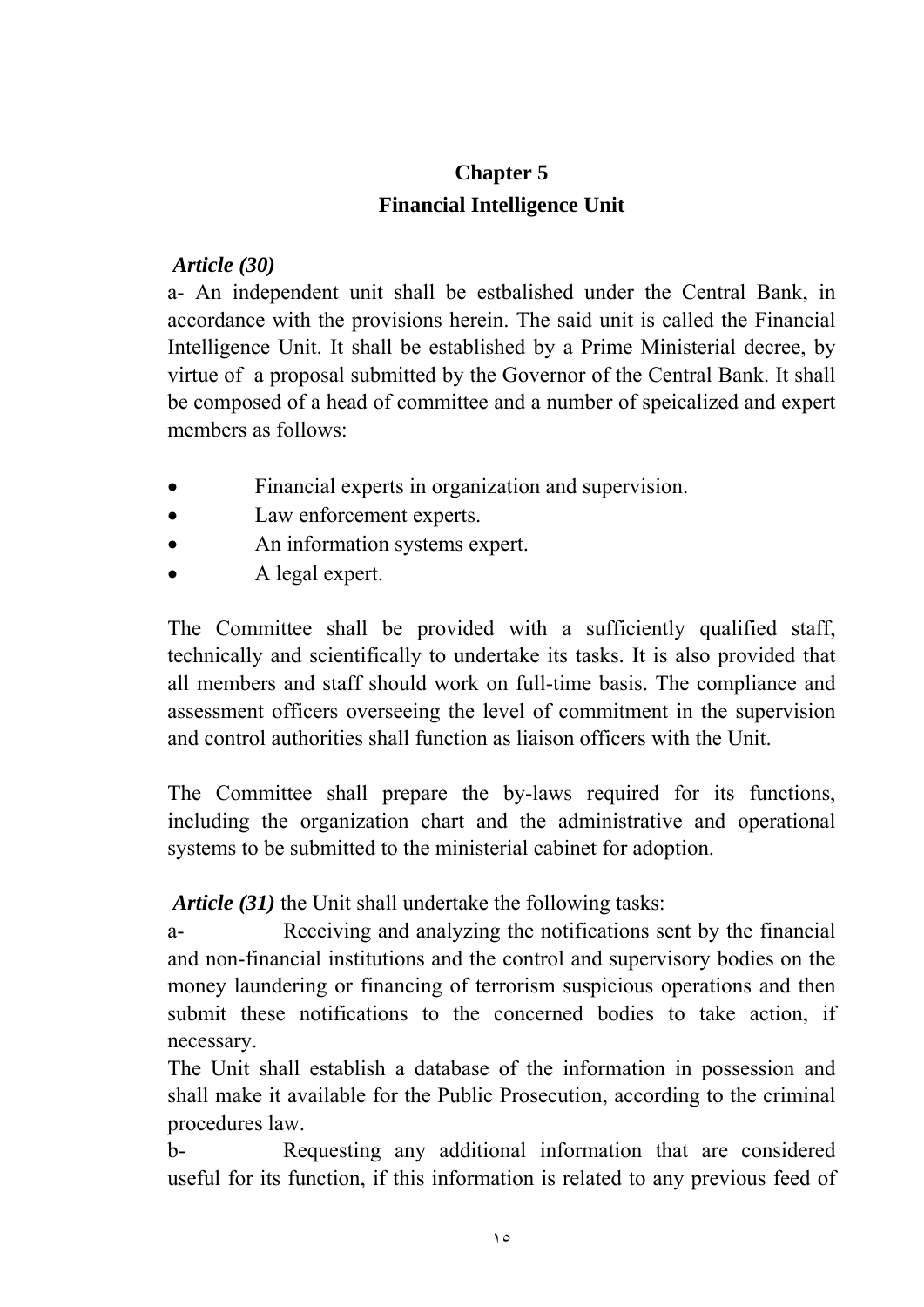information received during its course of action, or upon a request received from its counterpart units in other countries.

The parties obliged to notify, shall provide the Unit with the said informaiton in a maximum period of one week, from the date of request, unless the Unit decides on a different deadline, and this shall be in the form applied by the Unit. In case of emergencies, the Unit may decide on a shorter deadline, according to the rules drawn in the regulations.

c- Submitting the notifications, if the Unit have serious indications on suspicious money laudering or finanicng of terrorism operations to the Public Prosecution, with all the required and relevant attachments of evidence.

d- The Unit may request the following agencies to send any additional information in relation to the notifications received, if they are considered useful to assume its job, or according to a request received from a foreign AML unit:

- 1. The agencies obliged to notify.
- 2. The supervision and control bodies.
- 3. Any other government authorities.

 The aforementioned bodies shall provide the Unit with the information required in a maximum period of 2 weeks from the date of request.

e- Notifying the Committee and the concerned supervision and control bodies with any violation committed by the financial or non-financial institutions under this law to the provisions herewith.

f- Publishing regular activity reports, in particular the statistics and analytical studies on AML/CFT.

g- The Unit may carry out field visits to the agencies and institutions incorporated herein to verify its commitment to the provisions hereto and the related executive regulations.

h- Participating in the regional and international seminars, workshops, conferences and meetings related to the Unit's competences.

#### *Article (32)*

 a- The Unit may, upon its own initiative or by virtue of a request from its counterpart units in other countries exchange information with them, if it is committed to the rules of confidentiality and the principle of reciprocity, provided that the Committee shall be furnished with copies of these information.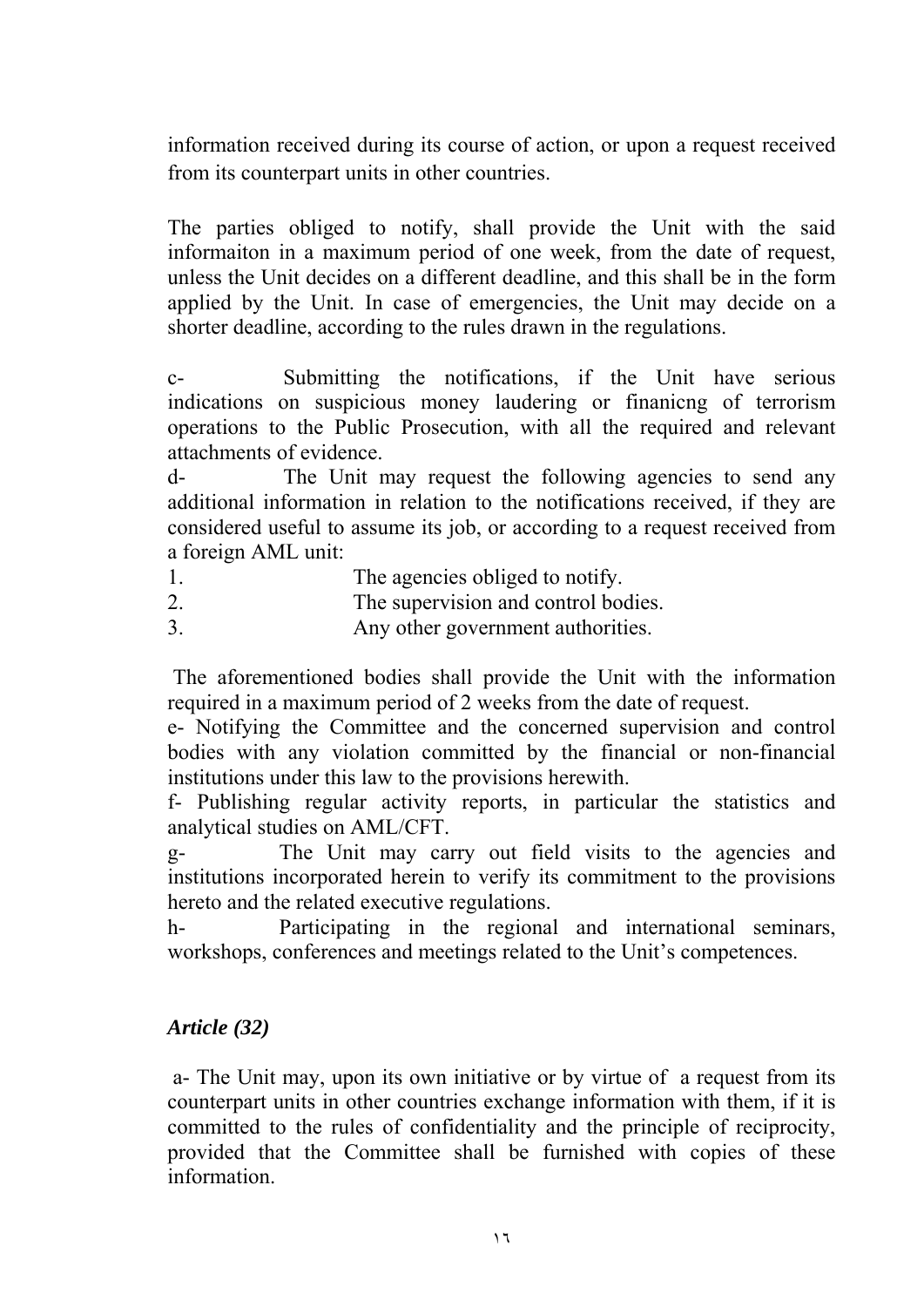This information shall not be used for any other purpose apart from AML/CFT purposes, unless a relevant approval is ensured from the providers.

b- For the purpose of paragraph (a), the Unit may conclude Memoranda of Understanding with foreign counterpart units with similar functions and committed to the same obligations of confidentiality.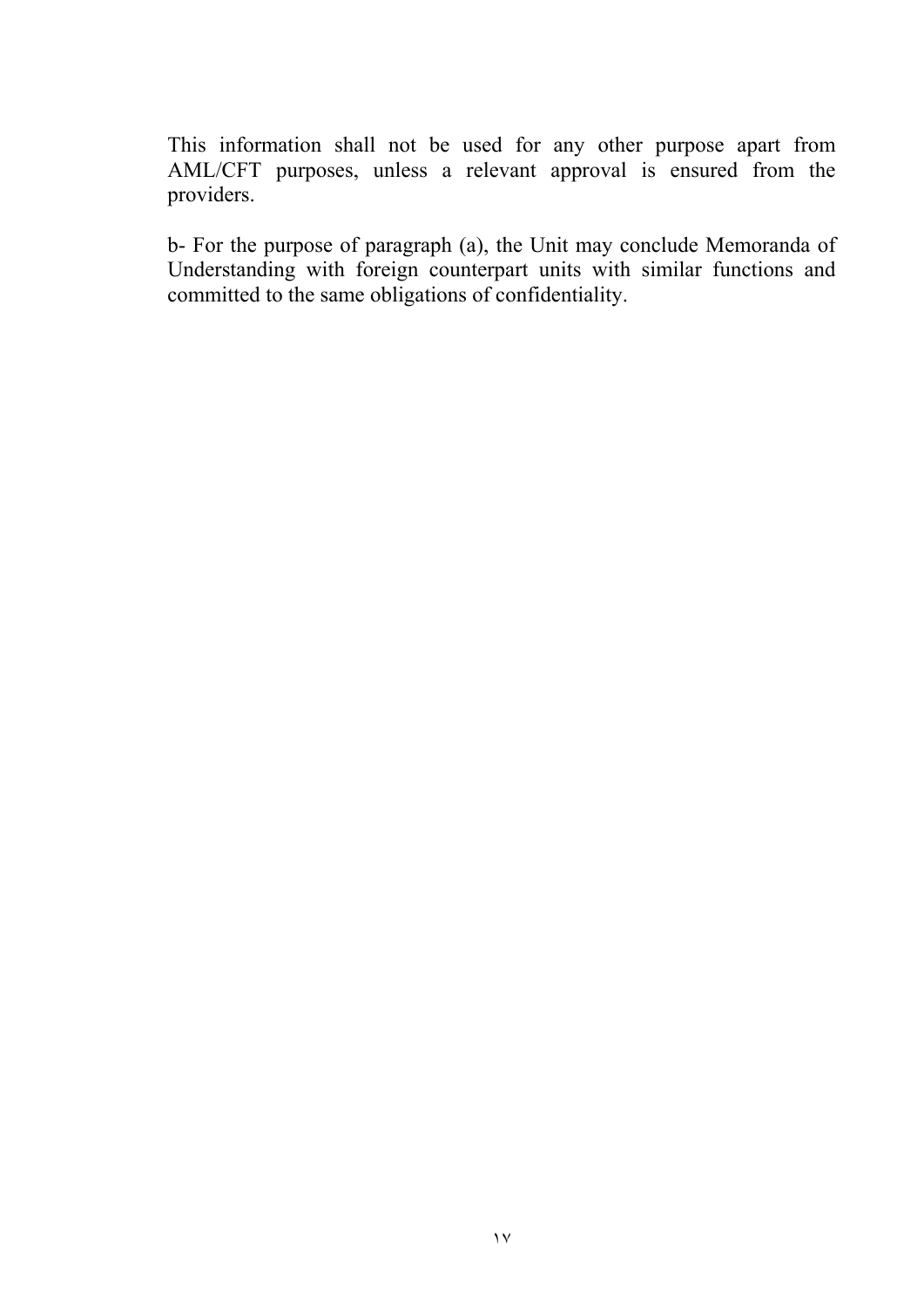# **Chapter 6 International Cooperation, Excahnge of Information and Extradition**

*Article (33)* The Committee shall submit the reported information received from any state indicating that a person, either a resident or existing in the Yemeni Republic had committed any of the offences stated in the law to the Unit, which consequently, analyzes the information and submits them to the competent authorities, according to the provisions hereto.

#### *Article (34)*

a- The Committee may, under the provisions herein, and upon an official request from any state, provide her with information on a specific operation as per the request, if it is related to any of the money laudering and financing of terrorism offences stipulated herewith.

b- Without detriment to the bilateral or multilateral conventions on mutual legal assistance, which the Republic is party to and the principle of reciprocity, the concerned judicial authorities may present any of the following legal mutual assistance:

1. Provide a letter regotary for counterpart authorities in hearing the witnesses and experts' testimony.

2. Disclose the judicial documents received from the counterpart authorities.

3. Provide original copies or authenticated or signed copies of the documents and records, including the banking or financial papers or companies records or commercial operations.

4. Detect or trace the criminal proceeds or funds or properties or instruments or other things for the purpose of proof or confiscation or taking any provisional measures against them, including freezing or seizure.

5. Undertake measures of searching or seizure.

6. Undertake any form of legal assistance, in congruence with the laws in force.

c. If the mutual assistance request is related, either in full or in part to money laudering or financing of terrorism, it should be directly submitted to the Committee or through the usual diplomatic channels, provided that the requests include the following information:

1. The identity of the authority requesting assistance.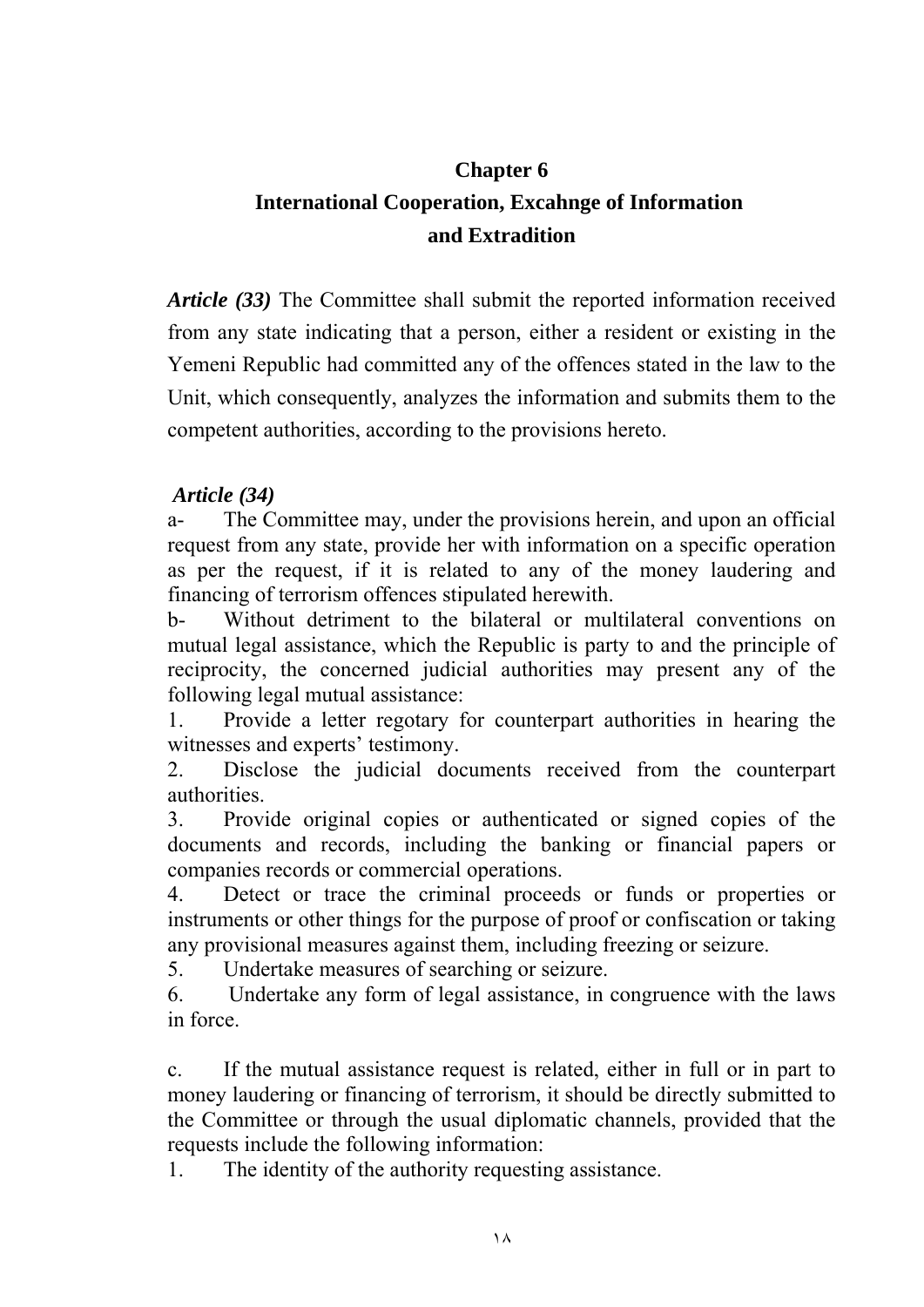2. A brief of the subject issue or a summary of case related to the request.

3. Explanation of the kind of assistance requested and the purpose of requesting it.

4. The identity of the subject person, his residential address and nationality.

d. Additional information may be requested from the country requesting assistance for the purpose of executing the request.

e. The request may be rejected in the following cases:

1. If the request is issued by a competent authority, in accordance with the domestic law of the requesting country, or if it were not furnished according to the laws in force, or if the content breached paragraph (c) of this article.

2. If executing it holds the probability of infringing the Republic's security, regime, sovereignty, public order or fundamental interests.

3. If the offence forwarded in the request, were subject to a criminal action or a final verdict in the Republic.

4. If the there were fundamental reasons to believe that the request targets the concerned person because of his race, religion, nationality, ethnic origin, political views, gender or position.

5. If the subject offence in the request is not mentioned, or does not have any common features with the offence stated in the enforced laws.

6. If the enforced laws do not allow undertaking the requested measures, or any other measures with similar effect, or do not allow using them in relation to the requested subject offence.

7. If the request cannot be enforced under the executed laws.

8. If the rights of the person subject to the request are not guaranteed.

f. If the request were rejected, the concerned authority in the Republic shall immediately inform the competent foreign authorities about the reasons of rejection.

### *Article (35)*

a- Without detriment to the bilateral or multilateral conventions on mutual legal assistance which the Republic is party to, the confiscation requests related, either in part or full to money laudering or financing of terrorism offences, shall be directly submitted to the Committee or through the diplomatic channels.

b- The confiscation shall not be carried out unless a final verdict is in place.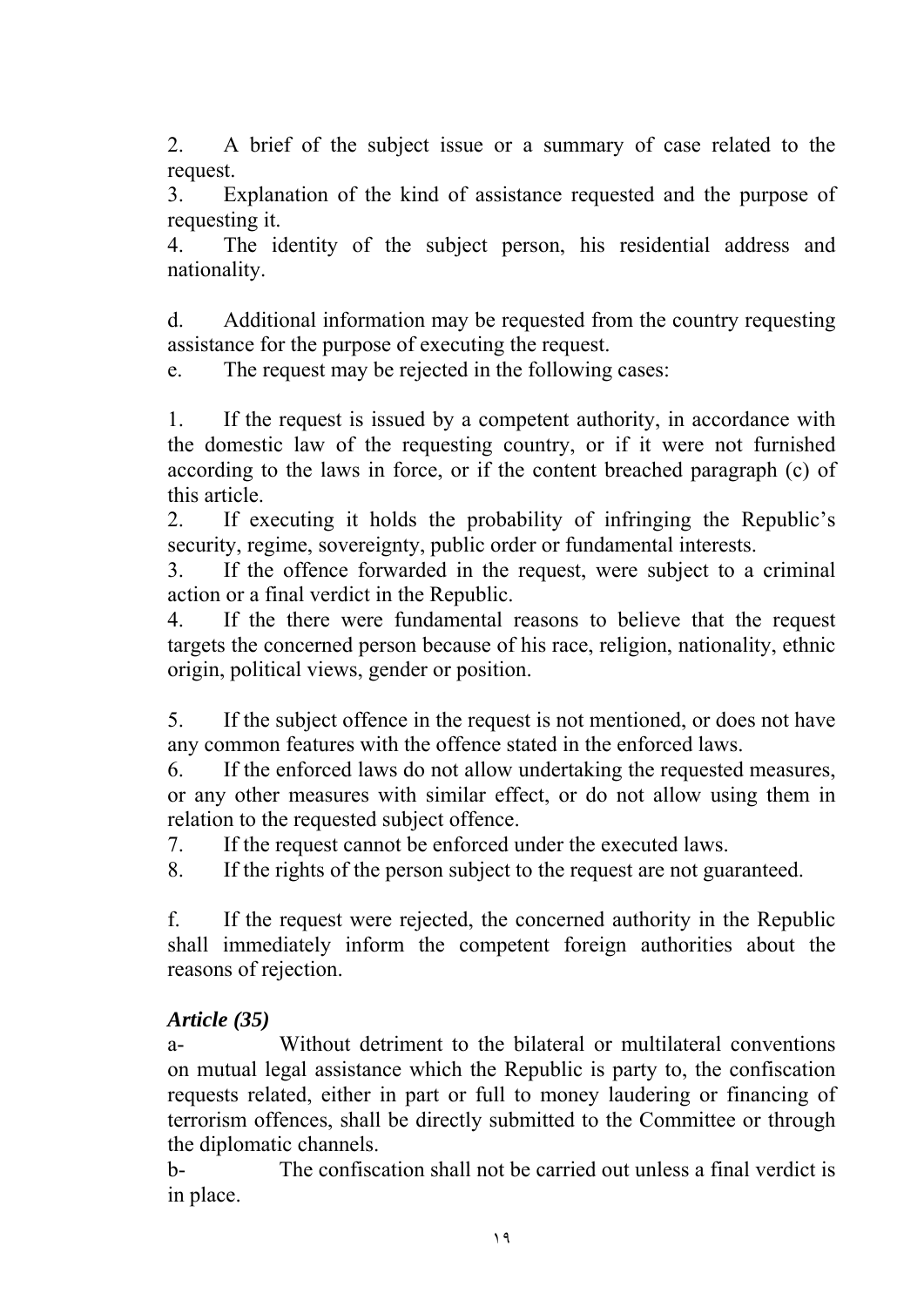c- The mutual assistance request shall include, in addition to the information stated in paragraph (c), article (34) hereof, an official copy of the final verdict on confiscation. The additional information may be requested from the state requesting mutual assistance for the purpose of enforcing this verdict.

d- The Committee shall submit the confiscation requests to the competent judicial authorities for examination according to the law.

e- In all cases, the state requesting confiscation cannot get hold of these funds or their returns, except upon signing a bilateral agreement with it on the sharing of these funds.

*Article (36)* The requesting state shall not have the right to submit the information or evidence sent to her to a third party, in accordance to the two previous articles, or to use them in any investigations or any kind of prosecution or judicial procedures, except for the purpose identified in the request.

*Article (37)* It is allowed to extradite foreigners sentenced under the offences stated hereof and in the other enforced laws and international conventions ratified by the Republic, and according to the principle of reciprocity, upon an approval from the General Prosecutor.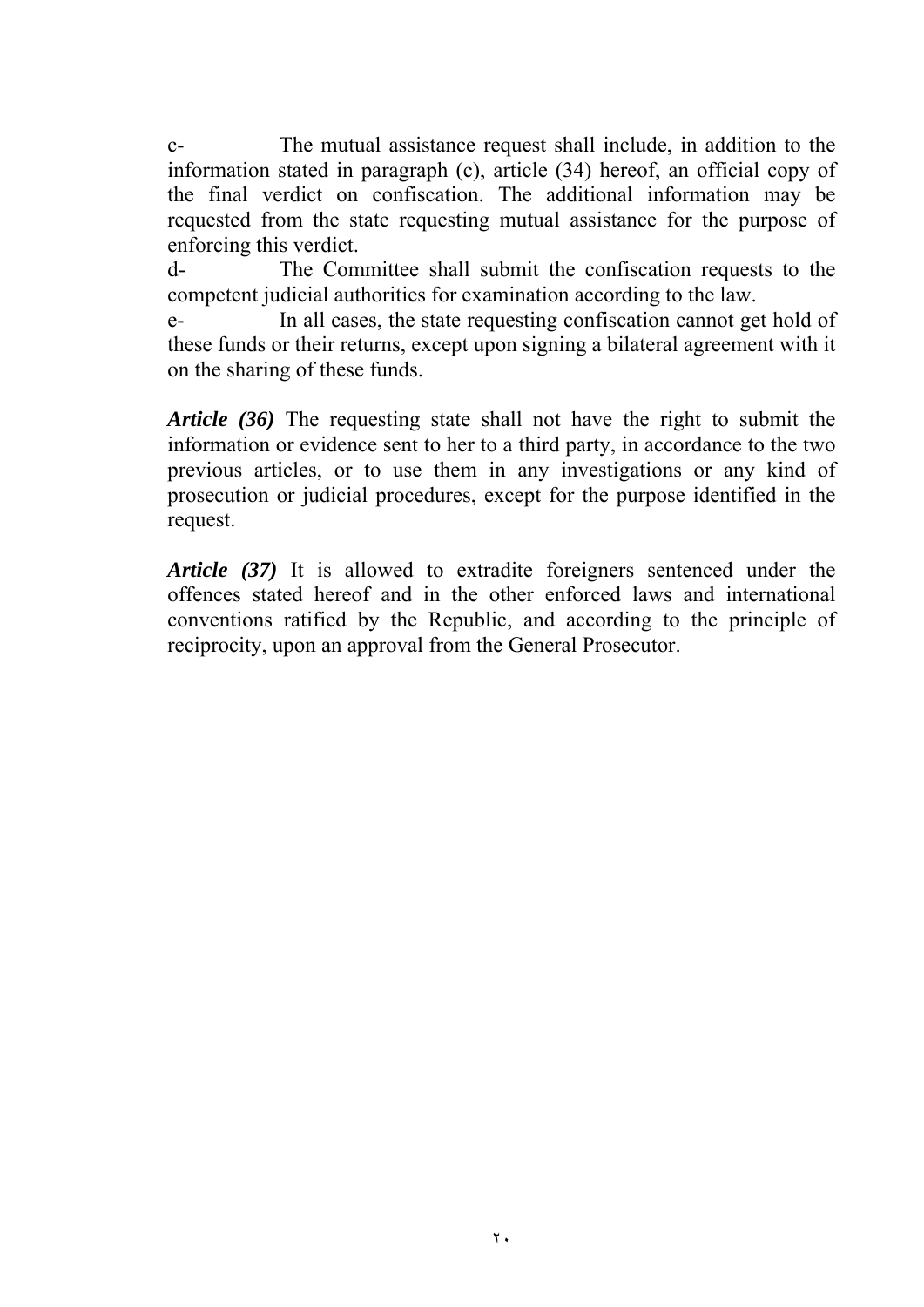## **Chapter 7 Investigation and Prosecution Procedures**

*Article (38)* The Public Prosecution assumes the direct authority of running investigations and filing criminal actions to court for money laudering and financing of terrorism offences and the related offences defined hereof.

*Article (39)* Law enforcement officers and prosecutors have the right to use the competencies and authorities under the criminal procedures law for the purpose of detecting, seizing and tracing the offence proceeds.

*Article (40)* The Public Prosecution may request the competent court to take provisional measures and procedures, including seizure and freezing of the funds and properties earned as proceeds of money laudering or financing of terrorism offences, under the criminal procedues law.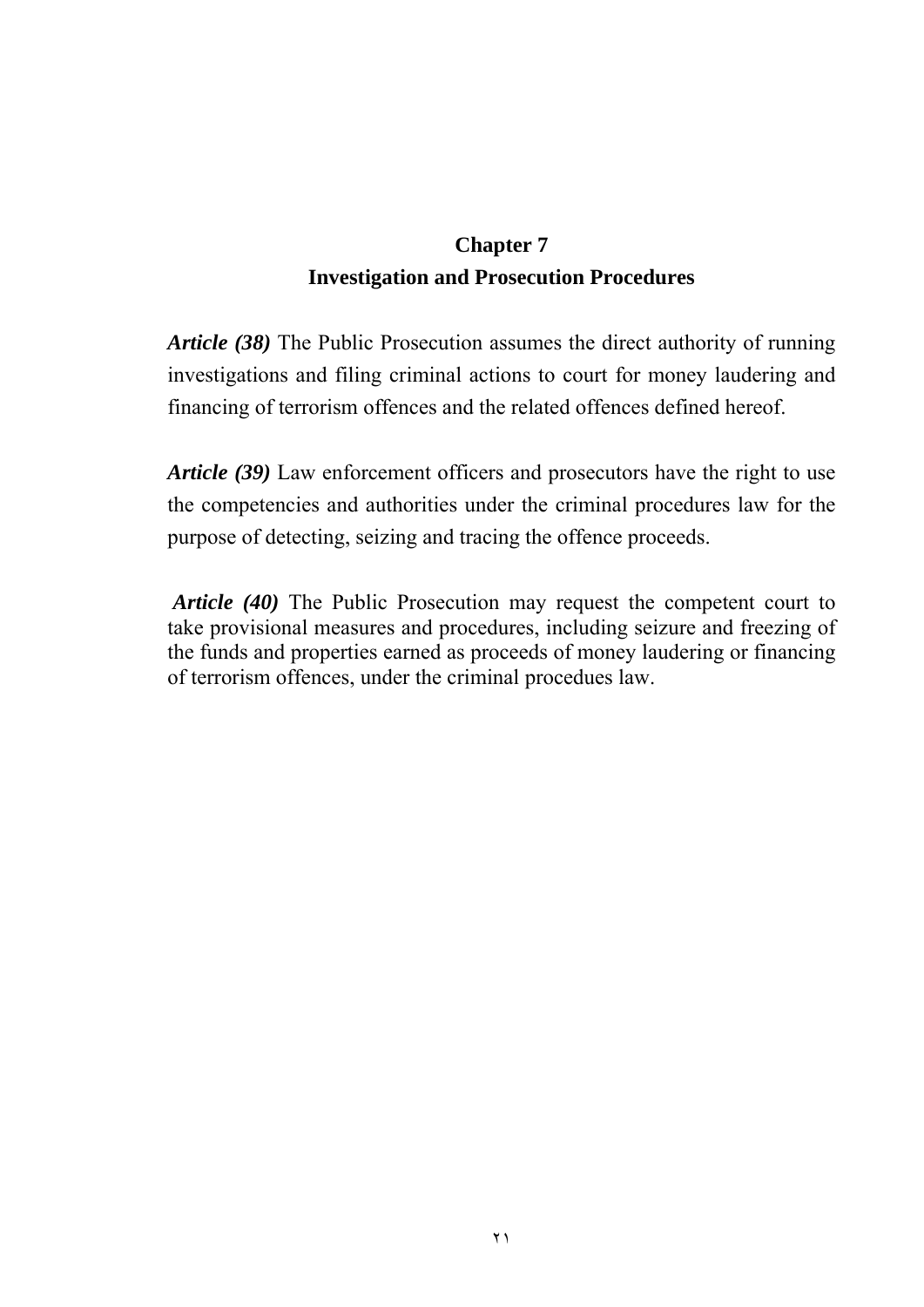# **Chapter 8 Penalties**

*Article (41)* Without detriment to any more severe penalty stipulated in any other law, any person commits any money laudering or financing of terrorism offences shall fall under the following penalties:

a. A maximum imprisonment of seven years.

b. Confiscation by virtue of a final verdict in favour of the State Treasury's benefit of all the funds and returns earned from money laudering and financing of terrorism offences and their related offences without detriment to the right of bone fide parties.

c. The court may pass any complementary penalty, according to the laws in force.

d. The abatement of a criminal action does not obstruct, for any reason whatsoever, the judgement of confiscating the funds earned as proceeds of money laudering or financing of terrorism operations, including confiscating the instruments used in money laudering and financing of terrorism and any properties possessed by the accused person or by a third party.

## *Article (42)*

a. The criminal action of any of the offences hereof shall not lapse by time.

b. The penalties sentenced hereof shall not abate by time.

## *Article (43)*

a. A penalty of a maximum one year imprisonment and/or a fine ranging from a minimum of 100,000 and a maximum of a million Riyals, shall be imposed on any person violating any of the provisions of articles  $(6,7,8,10,11,12,13,15,17,18,20,25)$  hereof.

b. Any person violates article (23) hereof shall pay a maximum fine of 100,000 Riyals, and the subject funds shall be seized until they are released by a decision from the Public Prosecution, if it were not proven that it were linked to another offence.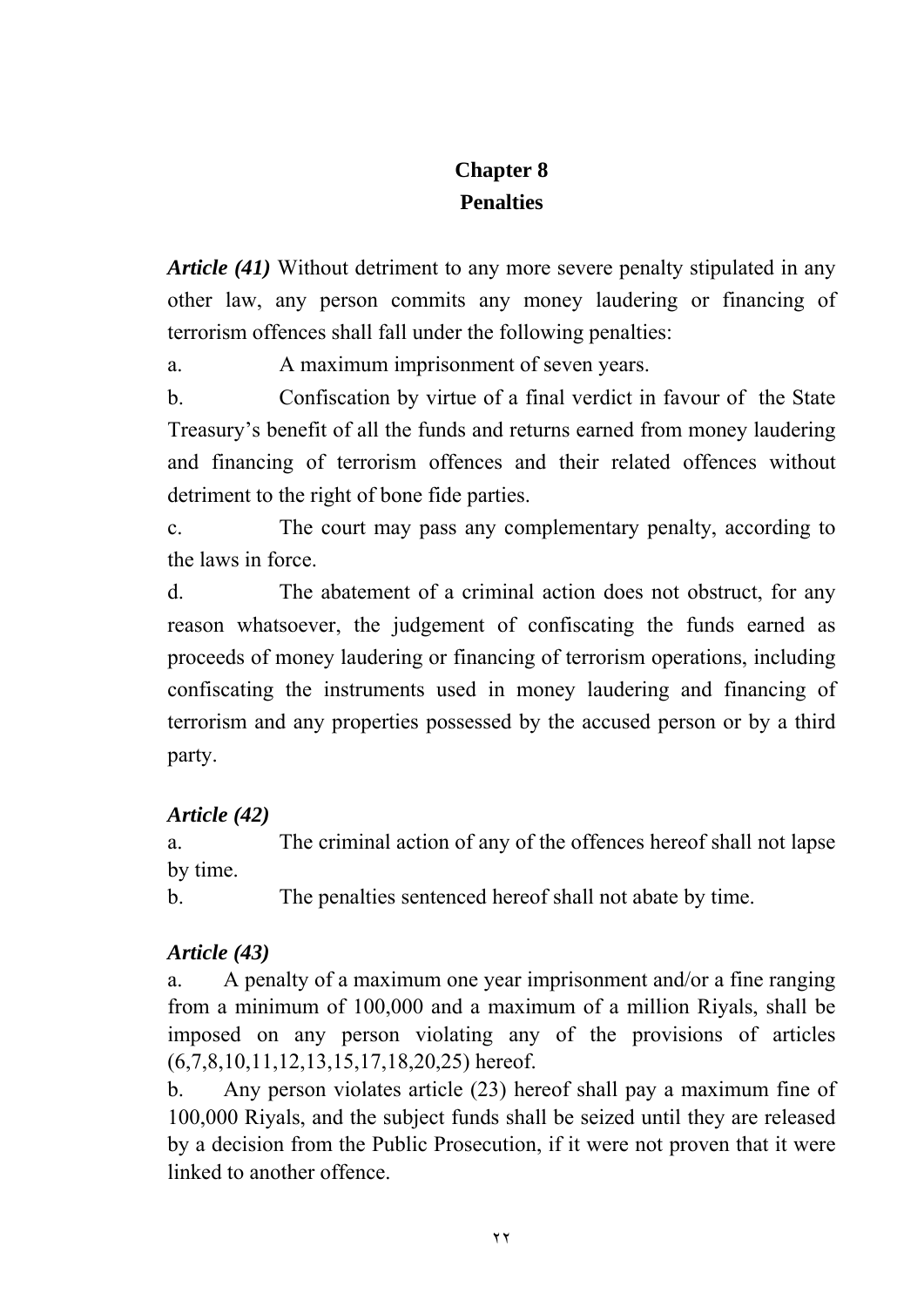*Article (44)* If the offence were committed by a legal person, the natural person responsible for the virtual management of the violating legal person, shall be punished with the same penalties imposed on violating the law hereto, if it were proven that he knew about it, and the offence took place because of his failure or negligence in assuming his professional duties.

The legal person shall have a joint and several liablity to pay the compensation incorporated in the verdict, if the offence were in breach to the law herein and were committed by one of his staff, under his name and for his interest.

*Article (45)* Any of the perpetrators initiated and reported the offence to the Unit or any of the concerned authorities before having knowledge of it, shall be exempted from the original penalties defined hereof.

.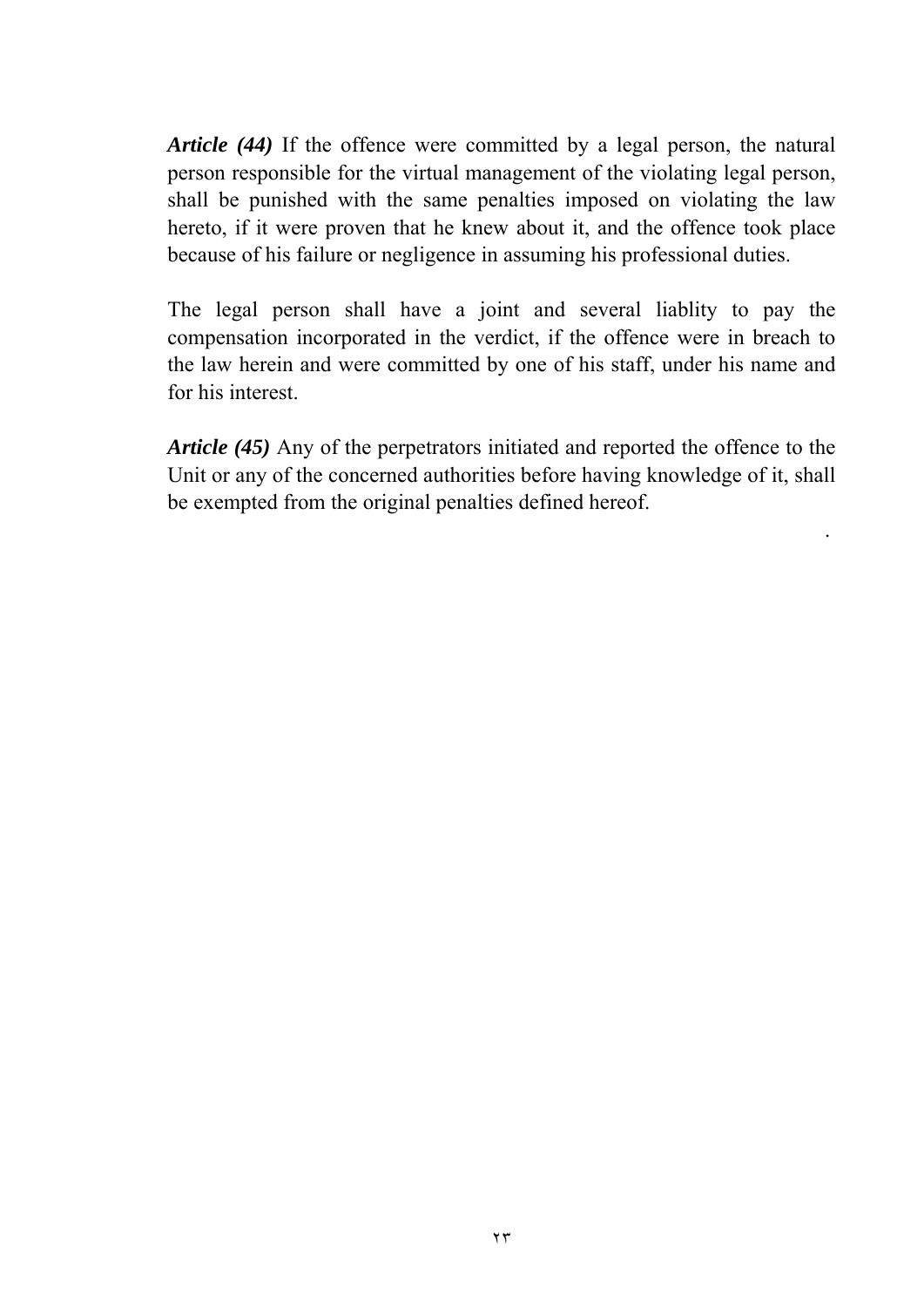## **Chaper 9 Concluding Provisions**

### *Article (46)*

a. Provisions hereof apply to the financial and non-financial institutions and the designated professions under this law and the branches of foreign financial institutions within the territories of the Yemeni Republic which have their headquarters overseas.

b. Financial and non-financial institutions, which have their headquarters within the Republic and offshore branches, shall oblige the said branches to abide by the AML/CFT measures and procedures related to combatting money laudering and financing of terrorism outlined herewith, within the scope of the domestic laws of the countries where these branches are located.

*Article (47)* The committee shall have an independent budget under the State Budget.

*Article (48)* The Unit shall have an independent budget covered by the Central Bank.

*Article (49)* Members of the FIU shall enjoy the capacity of law enforcement officers while assumng theit duties.

*Article (50)* No one can use financial or banking confidentiality as a reason for not cooperating with the FIU or the investigation or prosecution authorities in assuming their duties in implementing the law hereto.

*Article (51)* The executive regulation of this law shall be issued by virtue of a Presidential decree, after its submission by the Committee and approval of the Council of Ministers.

 *Article (52)* Law 35/2003 on AML and any provision or text that is contrary to the law hereby shall be repealed.

*Article (53)* The law shall shall come into effect upon being passed and shall be published in the official gazzette.